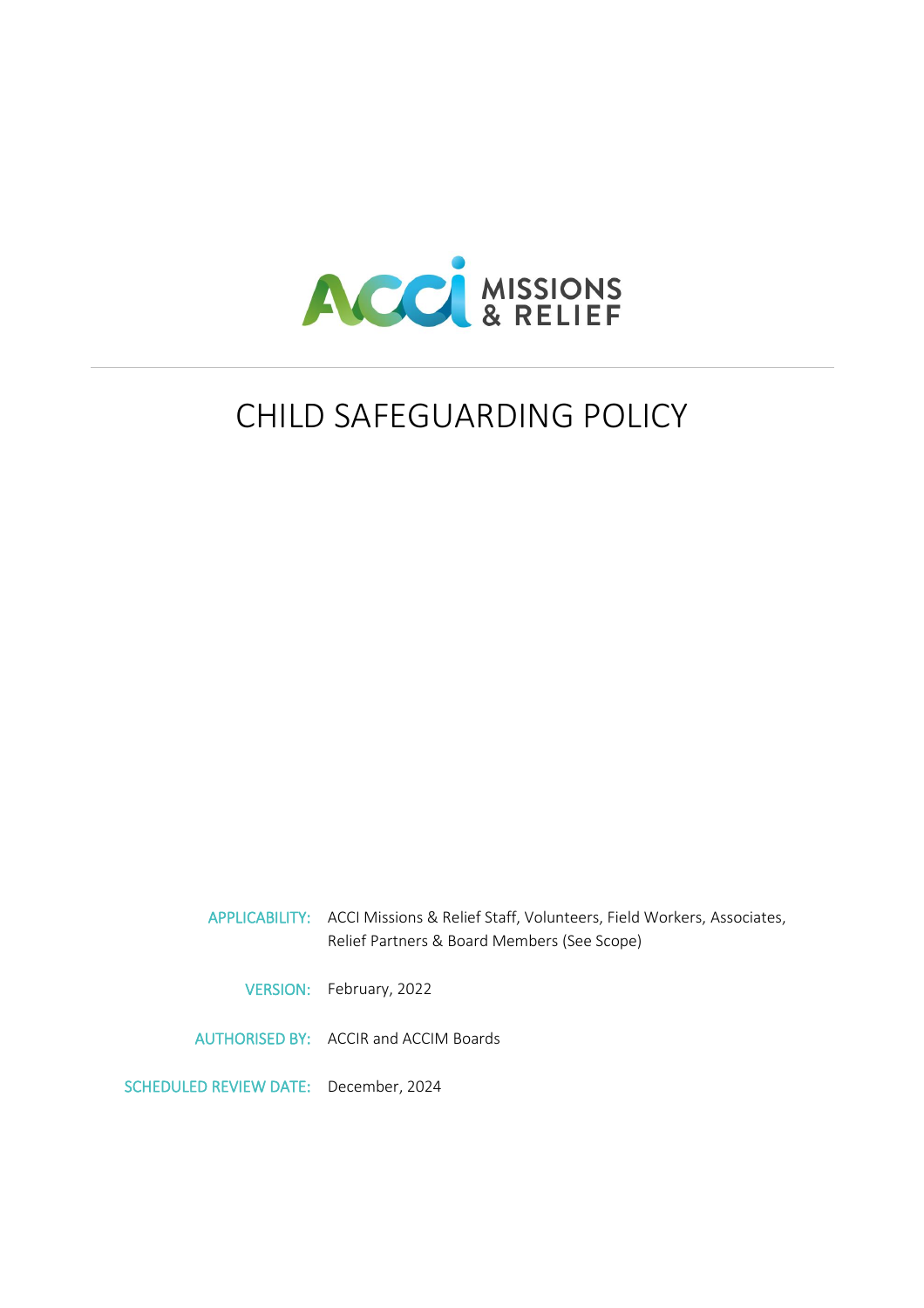# **CONTENTS**

| 2. NON-COMPLIANCE WITH the SAFEGUARDING POLICY OR FAILURE TO SAFEGUARD CHILDREN 16 |  |
|------------------------------------------------------------------------------------|--|
|                                                                                    |  |
|                                                                                    |  |
|                                                                                    |  |
|                                                                                    |  |
|                                                                                    |  |
|                                                                                    |  |
|                                                                                    |  |
|                                                                                    |  |
|                                                                                    |  |
|                                                                                    |  |
|                                                                                    |  |
|                                                                                    |  |
|                                                                                    |  |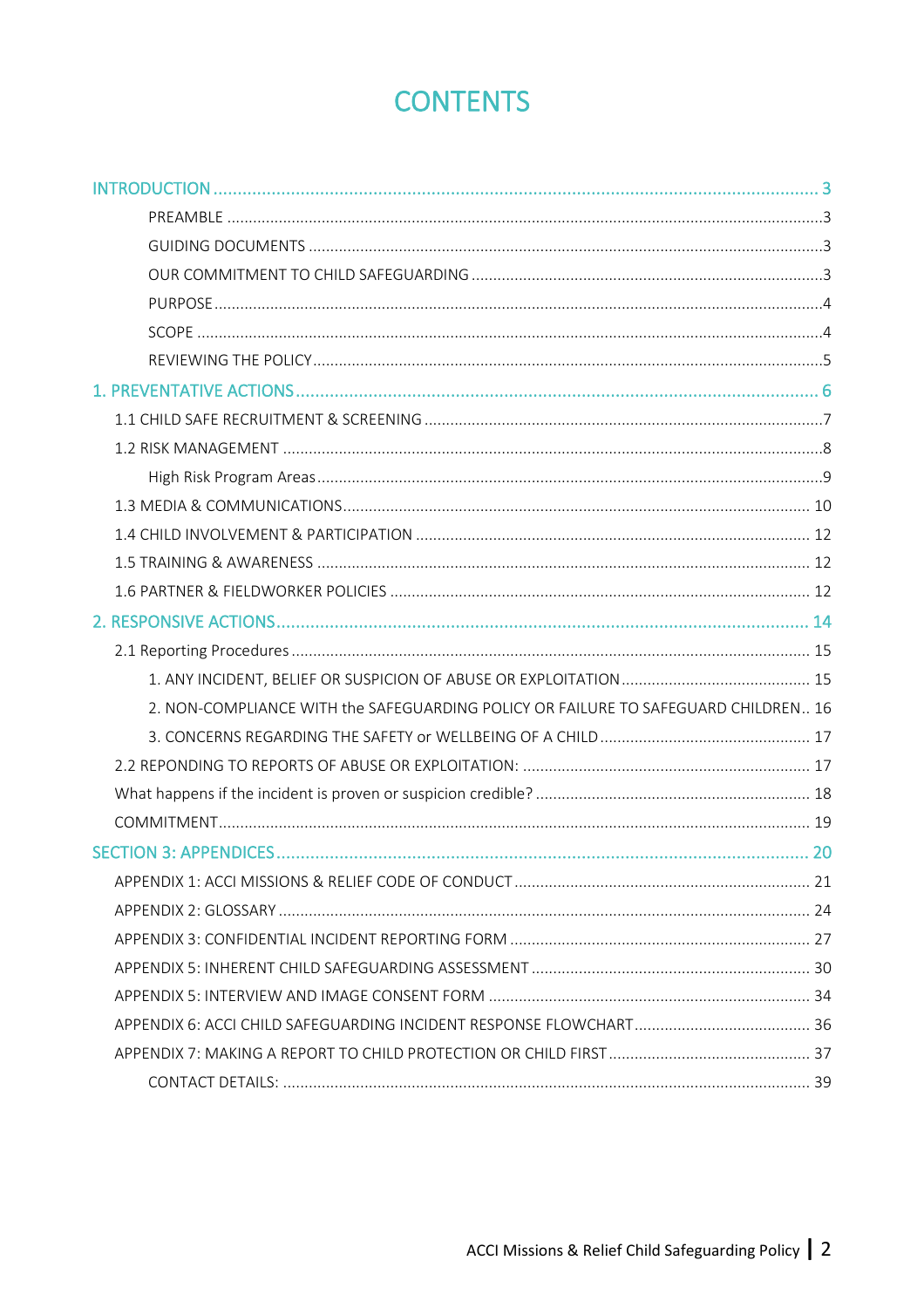# <span id="page-2-0"></span>INTRODUCTION

## <span id="page-2-1"></span>**PREAMBLE**

There is no higher standard of just human interaction than that required of us by God and laid out for us in the Bible. God in his nature embodies love and justice, and expects our relationships and interactions with others, including children, to be based on the same principles. In fulfilling our responsibilities, we protect each other's rights. This is captured today in what we call Human Rights.

Human rights are based on an understanding that all people are created equally and have equal value and equal dignity before God, affirmed not just in creation but also in redemption. All humans, and therefore all children, regardless of age, race, gender, social background, religion, disability and/or belief, hold human rights equally.

## <span id="page-2-2"></span>**GUIDING DOCUMENTS**

ACCI support and uphold the rights of children as outlined in the UN Convention on the Rights of the Child (UNCRC) and the Convention on the Rights of Persons with Disabilities (CRPD), as we believe that protecting the most vulnerable is evidence of our love for God and all His creation.

ACCI is also guided by Australian national and state frameworks, laws and policies around child protection and safeguarding<sup>1</sup>.

## <span id="page-2-3"></span>**OUR COMMITMENT TO CHILD SAFEGUARDING**

ACCI Missions & Relief (ACCI) is committed to:

- Promote the care, protection and wellbeing of children in a way that recognises their right to grow in a safe and stable environment and their right to be protected from harm;
- Ensure ACCI projects respond appropriately to the needs of children in a way that fosters their health, development and dignity;
- Identify and mitigate both immediate and cumulative risks to children in the context of ACCI activities;
- Recognise the family as the primary means of providing for the nurture, care and protection of children; and
- Provide and promote a child safe culture that is understood, endorsed and put into action by all ACCI stakeholders.

<sup>1</sup> For more information visit - aifs.gov.au/cfca/publications/australian-child-protection-legislation.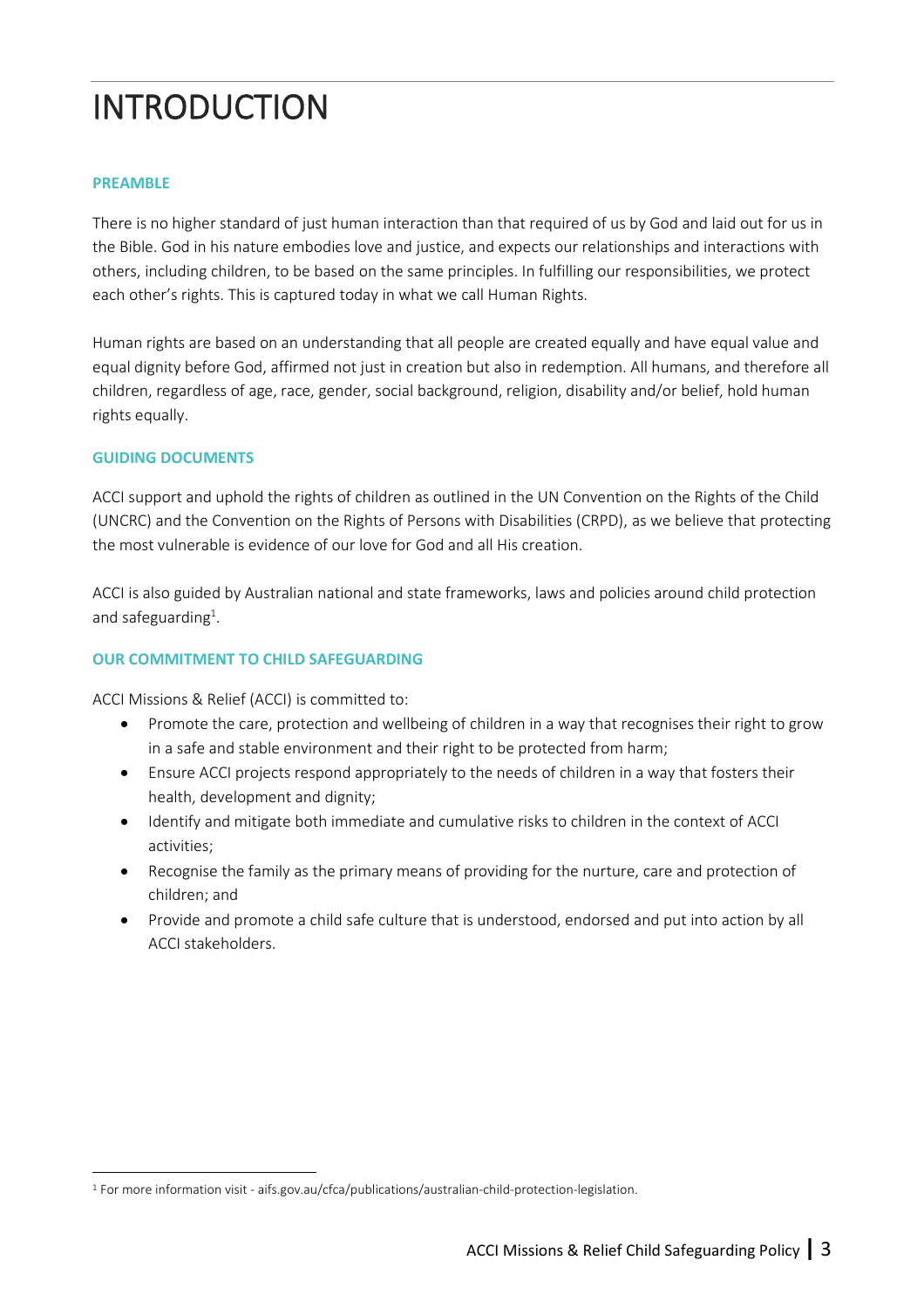#### **Note: Child Safeguarding vs Child Protection**

*This policy has been titled 'Child Safeguarding Policy' to reflect a move in the sector towards differentiating these terms.* 

**Child Protection** *describes various actions taken by government, organisations and others to protect children from all forms of abuse, violence and exploitation. It includes national policies, laws, frameworks and programs related to issues involving children and their rights.* 

**Child Safeguarding** *refers to the individual responsibility and duty of care of organisations to keep children safe and promote their wellbeing in the context of their program/organisation. This involves ensuring their staff, operations and programs do no harm to children or do not expose children to risk of harm or abuse.* 

#### <span id="page-3-0"></span>**PURPOSE**

The purpose of this Child Safeguarding Policy (CSP) is to outline the preventative and responsive measures ACCI has in place to safeguard children and ensure the care, protection and wellbeing of children is promoted. This policy aims to achieve this by:

- 1. Demonstrating ACCI's commitment and approaches to child safeguarding;
- 2. Outlining the expectations and responsibilities of ACCI stakeholders;
- 3. Providing guidance on how to respond to concerns and allegations of child abuse; and
- 4. Setting high standards around personal behaviour in a code of conduct that must be adhered to by all ACCI stakeholders.

#### **Note: What if I'm unsure or have questions regarding the contents of ACCI's Child Safeguarding Policy?**

*While this policy aims to be comprehensive, given the diverse range of settings and activities carried out by ACCI stakeholders, it is likely that there may be circumstances not covered by the policy or questions that arise regarding the policy's application. In such situations, please contact ACCI for advice and clarification at [childprotection@acci.org.au.](mailto:childprotection@acci.org.au)* 

#### <span id="page-3-1"></span>**SCOPE**

Those who fall within the scope below are required to read, agree and adhere to the ACCI Child Safeguarding Policy and Code of Conduct (Appendix 1).

This policy applies to all **ACCI Stakeholders** defined below.

- All ACCI **Staff** including but not limited to employees, contractors and consultants.
- All ACCI **Volunteers** including but not limited to office and event-based volunteers.
- All ACCI **Field Workers.**
- All ACCI **Associates.**
- All ACCI **Relief Partners** including any organisation receiving ACCI funding in Australia or abroad to implement activities including but not limited to community development, disaster response or non-development activities.
- All ACCI **Board Members**.

For the purpose of this policy, stakeholder expectations and responsibilities have been divided into three categories based on level of interactions with children.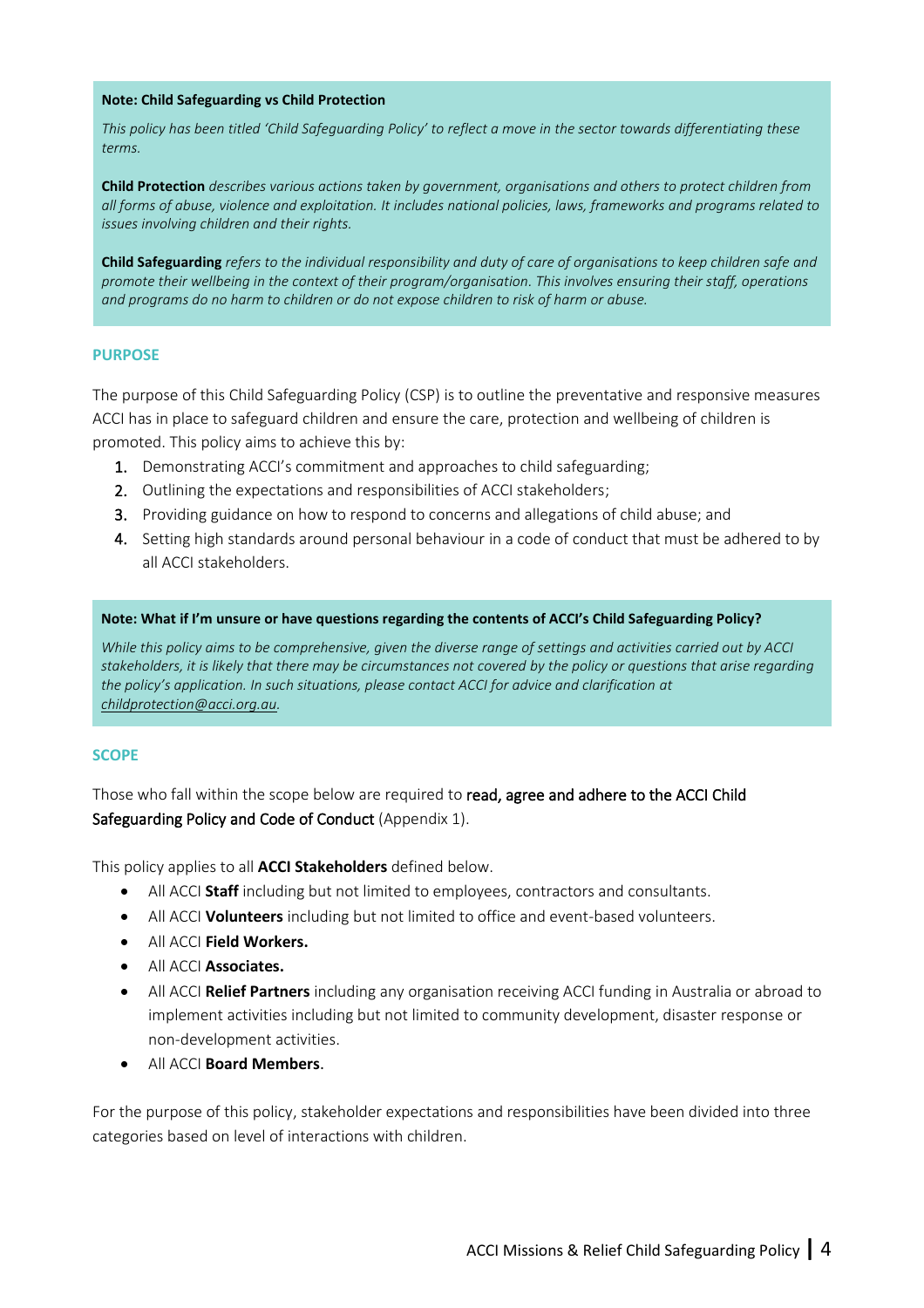| <b>Low Risk</b>                                                                                                                                  | <b>Medium Risk</b>                                                                                                                                         | <b>High Risk</b>                                                                                                                                                                                                                                         |
|--------------------------------------------------------------------------------------------------------------------------------------------------|------------------------------------------------------------------------------------------------------------------------------------------------------------|----------------------------------------------------------------------------------------------------------------------------------------------------------------------------------------------------------------------------------------------------------|
| ACCI Stakeholders who do not have<br>contact with children<br>(For example, leadership training, vocational<br>training or developing resources) | ACCI Stakeholders who have contact<br>with children<br>(For example, programs that involve children<br>like church planting or community<br>strengthening) | ACCI Stakeholders who work with<br>children or are child focussed<br>organisations.<br>(For example, child-focused programs like<br>tutoring or early education child protection<br>programs, residential care, trafficking<br><i>interventions etc)</i> |

#### **Note: Stakeholder Categories**

- *Please make note of which stakeholder category and risk rating you are part of, as this will be referred to throughout the policy. If unsure, please contact ACCI for clarification.*
- *For the purpose of this policy, donors and beneficiaries are not defined as 'stakeholders'.*

#### <span id="page-4-0"></span>**RELATED POLICIES**

- ACCI Communications Policy
- ACCI Disability Inclusion Policy
- ACCI Policy Regarding Visitors and Volunteers in Residential Care Projects
- ACCI Complaints Handling Policy
- ACCI Disaster Management and Response Guidelines
- ACCI Prevention of Sexual Abuse, Exploitation and Harassment

#### **REVIEWING THE POLICY**

ACCI Missions & Relief's Child Safeguarding Policy and Code of Conduct will be reviewed **every three years.** 

ACCI General Managers and members of the field team will manage the review and stakeholders will be consulted during this process.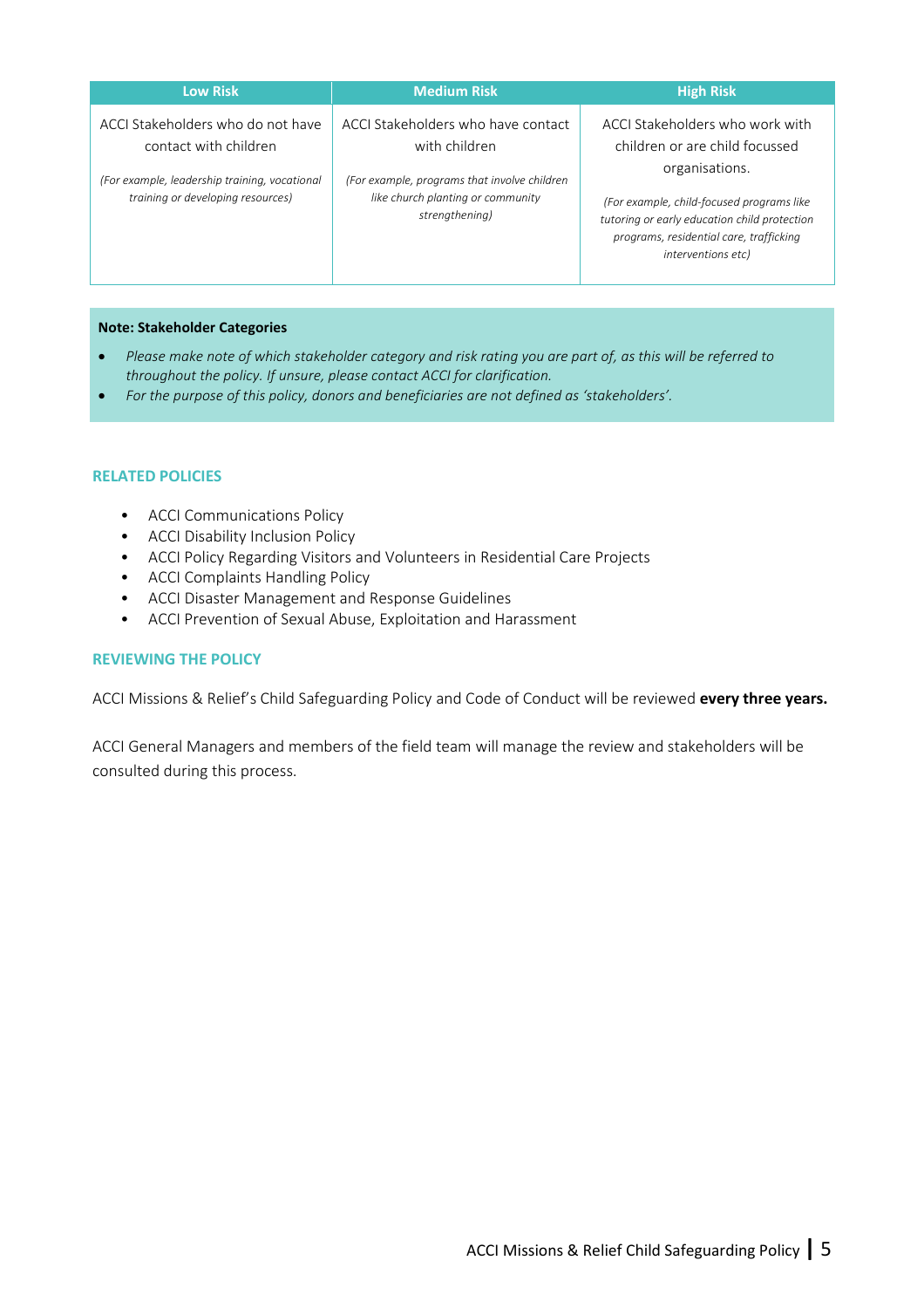# 1. PREVENTATIVE ACTIONS

<span id="page-5-0"></span>*This section outlines the proactive measures and strategies needed to ensure ACCI's staff, operations and programs not only protect children and avoid harm, but also promote the wellbeing and best interests of children.*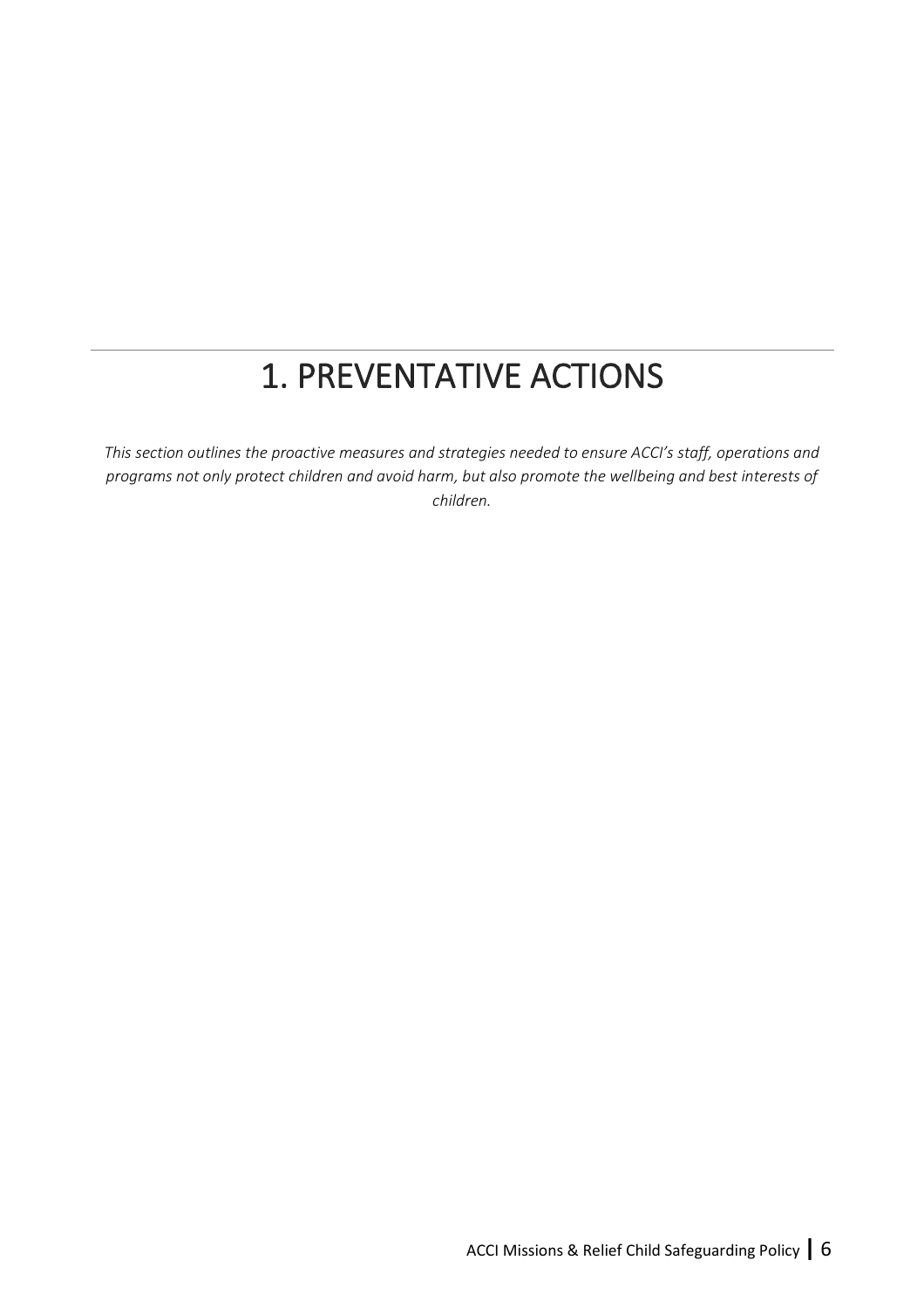# <span id="page-6-0"></span>1.1 CHILD SAFE RECRUITMENT & SCREENING

*ACCI is committed to child safe recruitment. ACCI acknowledges that child abusers or sex offenders often seek employment or volunteer placements in organisations that work with children. Therefore, ACCI recruitment practices aim to recruit the safest and most suitable staff, field workers and volunteers and deter those who wish to harm children from seeking engagement with ACCI.* 

The following process will be followed when recruiting all ACCI staff, all ACCI field workers and for volunteers who will work directly with children or during unsupervised field visits.

#### 1. Advertise

All recruitment advertisements for staff or volunteer positions or information for prospective field workers include ACCI's commitment to child safeguarding and child-safe recruitment.

#### 2. Review Applications

A detailed application or resume is required for all applicants, including information regarding the applicant's previous employment, education and experience.

#### 3. Interview

All short-listed candidates or field worker applicants will be interviewed. Positions that include direct contact with children or unsupervised overseas travel must include a child safety screening component which will explore the candidate's motivations for and experience working with children.

#### 4. Screen

The following is required for all short-listed candidates or applicants:

- Police Check.
- Working with Children Check (or equivalent for the state/territory). Successful applicants must keep this check renewed throughout their employment, volunteering or time as a field worker.
- Reference Checks. A minimum of two non-related referees will be contacted verbally and asked specific questions regarding the candidate's suitability to work with or be in contact with children.

ACCI reserves the right to refuse employment to any person that poses an unacceptable risk to children.

| <b>Minimum Expectation: ACCI Field Workers, Associates and Partners</b>                                                                                                                                      | Low | <b>Med</b>   | <b>High</b> |
|--------------------------------------------------------------------------------------------------------------------------------------------------------------------------------------------------------------|-----|--------------|-------------|
| Develop or ensure your organisation/ministry has adequate recruitment and                                                                                                                                    | ✓   |              |             |
| screening practices covering staff, volunteers and short-term teams.                                                                                                                                         |     |              |             |
| At a minimum, recruitment practices should include:                                                                                                                                                          |     |              |             |
| criminal background checks <sup>*</sup> ;<br>$\circ$                                                                                                                                                         |     |              |             |
| reference checks (verbal and minimum of two recommended); and<br>$\circ$                                                                                                                                     |     |              |             |
| a child safety screening component during interviews for positions<br>$\circ$                                                                                                                                |     |              |             |
| working directly with children.                                                                                                                                                                              |     |              |             |
| Strategies to ensure team members coming via other sending agencies or                                                                                                                                       |     |              |             |
| organisations have undergone sufficient child safe screening.                                                                                                                                                |     |              |             |
| *ACCI understands that criminal background checks in the countries our stakeholders work in can be                                                                                                           |     |              |             |
| difficult to gain and/or unreliable. However, we expect stakeholders to utilise whatever screening                                                                                                           |     |              |             |
| mechanisms exist in-country to discharge their duty of care and to support the development of these<br>mechanisms. In the rare situation where no mechanisms exist, stakeholders must ensure a more detailed |     |              |             |
| reference check process is followed.                                                                                                                                                                         |     |              |             |
|                                                                                                                                                                                                              |     | Requirements |             |
|                                                                                                                                                                                                              |     |              | Recommended |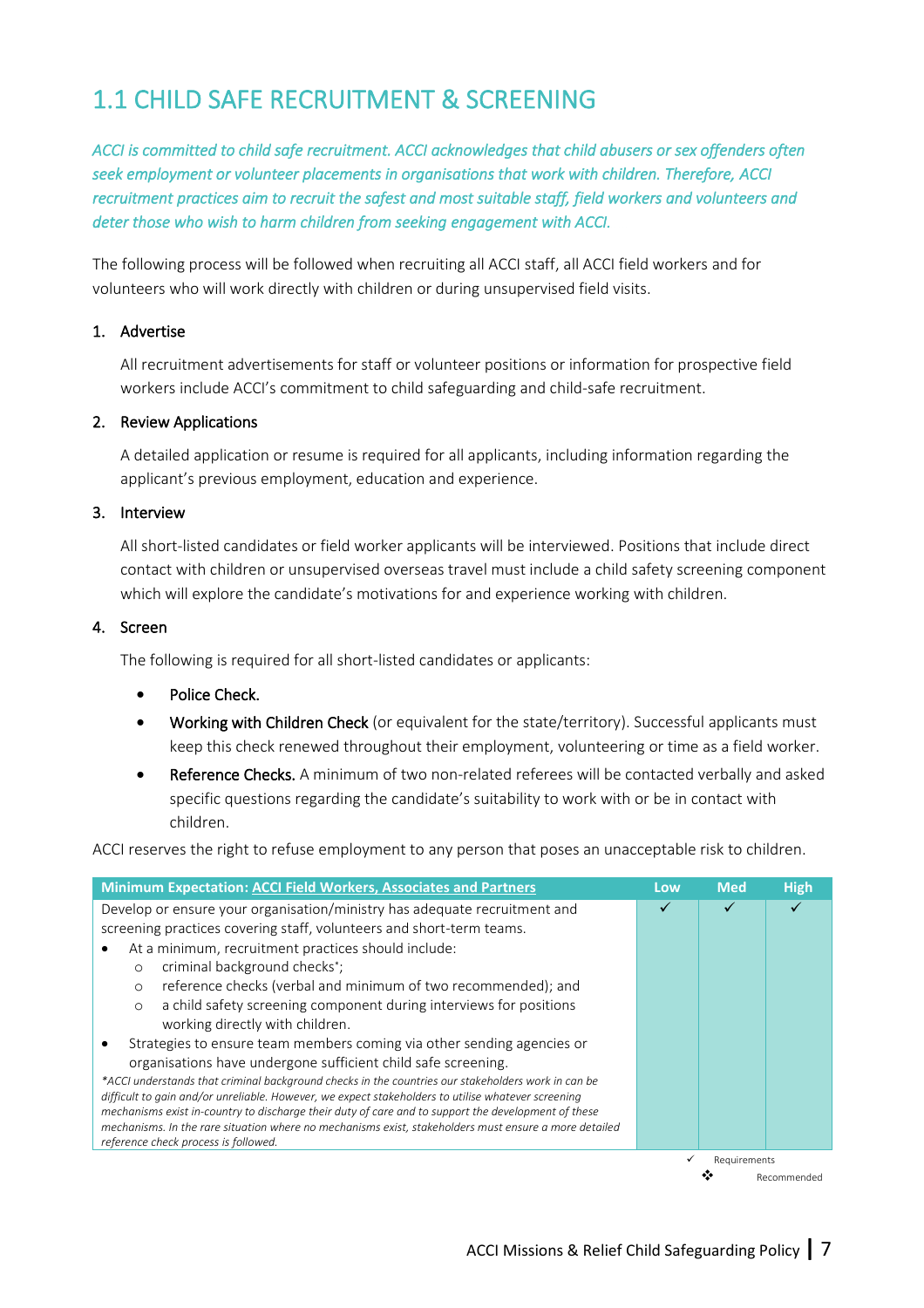#### **Note: Short-Term Missions**

*ACCI has developed an online training and toolkit to equip our field workers, partners, and others to develop and implement effective, ethical and child-safe short-term mission programs. Visit - [https://ethicalmissionstrips.org.](https://ethicalmissionstrips.org/)*

# <span id="page-7-0"></span>1.2 RISK MANAGEMENT

*Careful and ongoing risk management, especially during the design and planning stage of a project or activity, can reduce the risk of child abuse and exploitation occurring within projects and activities. All projects present potential risks to children, however projects that work directly with children require more stringent risk management.* 

ACCI completes an Inherent Child Safeguarding Risk Assessment (Appendix 4) for all field workers at induction, and relief partners at onboarding and renewal of a project. This will determine their risk level and identify the next steps to mitigating those risks.

Child safeguarding and child risk management are factored into project monitoring cycles including being incorporated into regular field worker and relief partner reporting processes and monitoring trips.

| <b>Minimum Expectations: Field Workers, Associates and Partners</b>                                                                                                                      | Low | <b>Med</b>                  | <b>High</b> |
|------------------------------------------------------------------------------------------------------------------------------------------------------------------------------------------|-----|-----------------------------|-------------|
| Complete an inherent Child Safeguarding Risk Assessment (Appendix 4)                                                                                                                     |     |                             |             |
| Conduct a full child safeguarding risk assessment and update your Child<br>Protection/Safeguarding Policy and other procedures accordingly<br>(contact ACCI for resources and guidance). |     | ∙                           |             |
|                                                                                                                                                                                          | ◈   | Requirements<br>Recommended |             |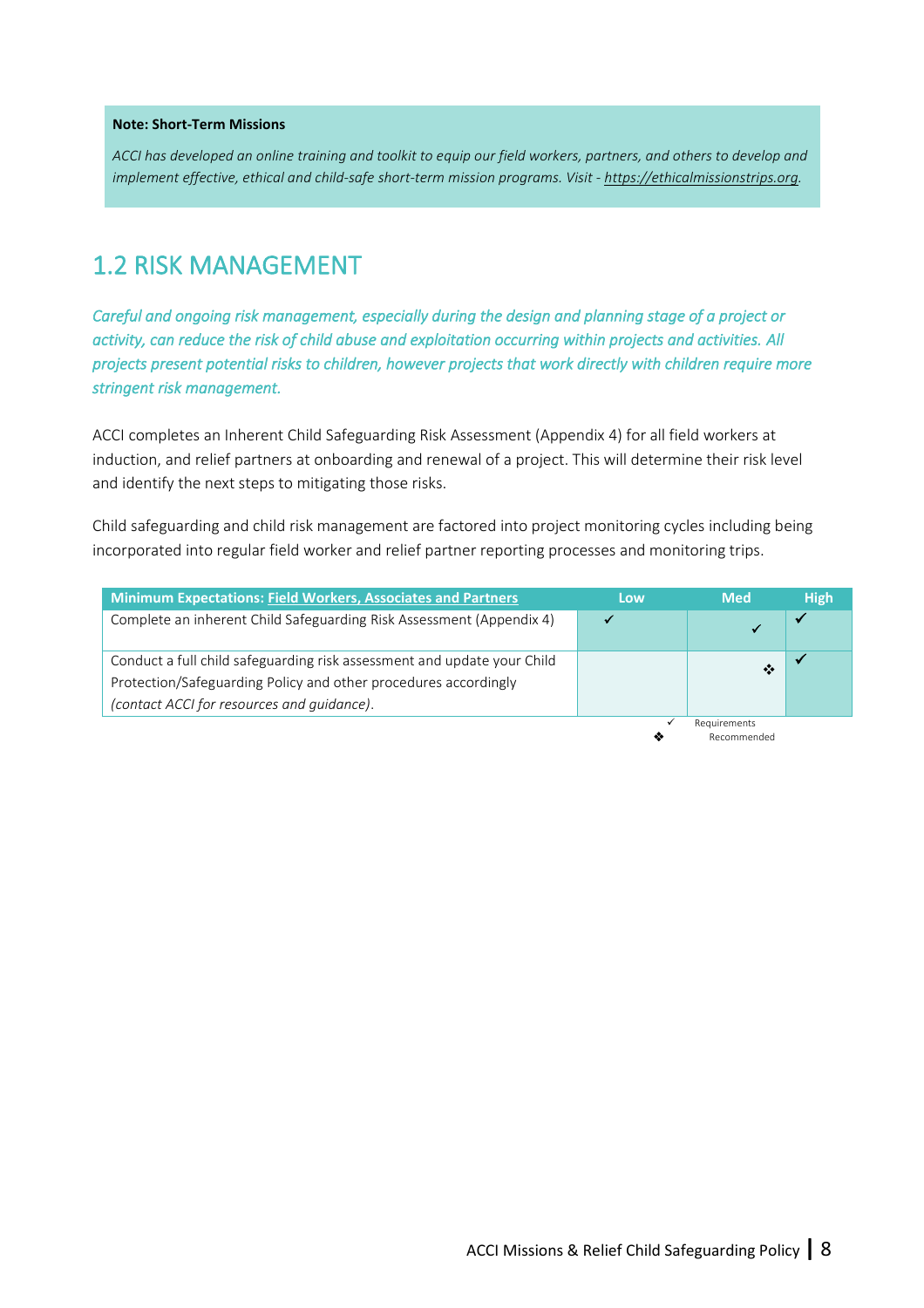#### **Note: Safe Environments for Children**

*Without thorough risk management, our activities and choices can cause unintentional harm and create risk for the very children we intend to support. This is especially the case when selecting locations for our programs and activities. For example:* 

- *Renting a cheaper facility on the outskirts of a town may result in children facing harms when travelling to and from the location;*
- *Running programs at locations that cannot be accessed by children with disability further reinforces stigma and increase inequality; or*
- *Selecting a building with closed off spaces can lead to inability to comply or enforce adequate supervision (two-adult rule) resulting in an increased likelihood of abuse occurring.*

*Therefore, field workers and partners should consider:* 

- *Transport – is it far from the target group or community, is there public transport, will children be travelling to and from the program unaccompanied in an unsafe community?*
- *Physical space – are there hazards in or near the building, are there stairs or other barriers that would prevent children with physical disabilities participating?*
- *Supervision – do we have enough staff to ensure children are always supervised, are there lots of rooms or spaces where children could be unsupervised and at risk of abuse (including child-to-child abuse), are there windows/open spaces to ensure greater accountability?*

*Ideally these factors should be assessed prior to starting activities to reduce extra costs associated with altering programs later.* 

#### <span id="page-8-0"></span>**SPECIFIC RISK PROGRAM AREAS**

More thorough risk management is also needed for the following specific risk program areas:

#### a. Disaster Response and Humanitarian Emergencies

Disaster situations can have a disproportionately negative impact on the immediate and long-term wellbeing and development of children. Disasters often disrupt the social patterns or groupings that protect children and exacerbate pre-existing risks to children caused by entrenched poverty, power disparities and weak social protection frameworks. Some individuals also take advantage of the chaos to exploit and harm children.

For this reason, ACCI is committed to ensuring that we uphold our commitment to child protection and safeguarding throughout all our disaster relief responses. ACCI stakeholders involved in disaster relief responses must comply with the ACCIR Disaster Management and Response Guidelines.

#### b. Children with Disabilities

ACCI subscribes to the social model of disability, which views disability as the combination of impairments plus barriers in a person's environment (these barriers can be physical, communication, social or attitudinal). Addressing the barriers people face, or the failure to do so, will therefore impact the person's experience of disability. Children with disabilities face heightened risks of harm due to their dual vulnerability as children and the impact that such barriers, such as stigma and exclusion, have on their life. Failing to ensure full participation of children with disabilities in programs and ministries can contribute to this stigma and exclusion, negatively impacting their long-term development and deepening their experience of disability.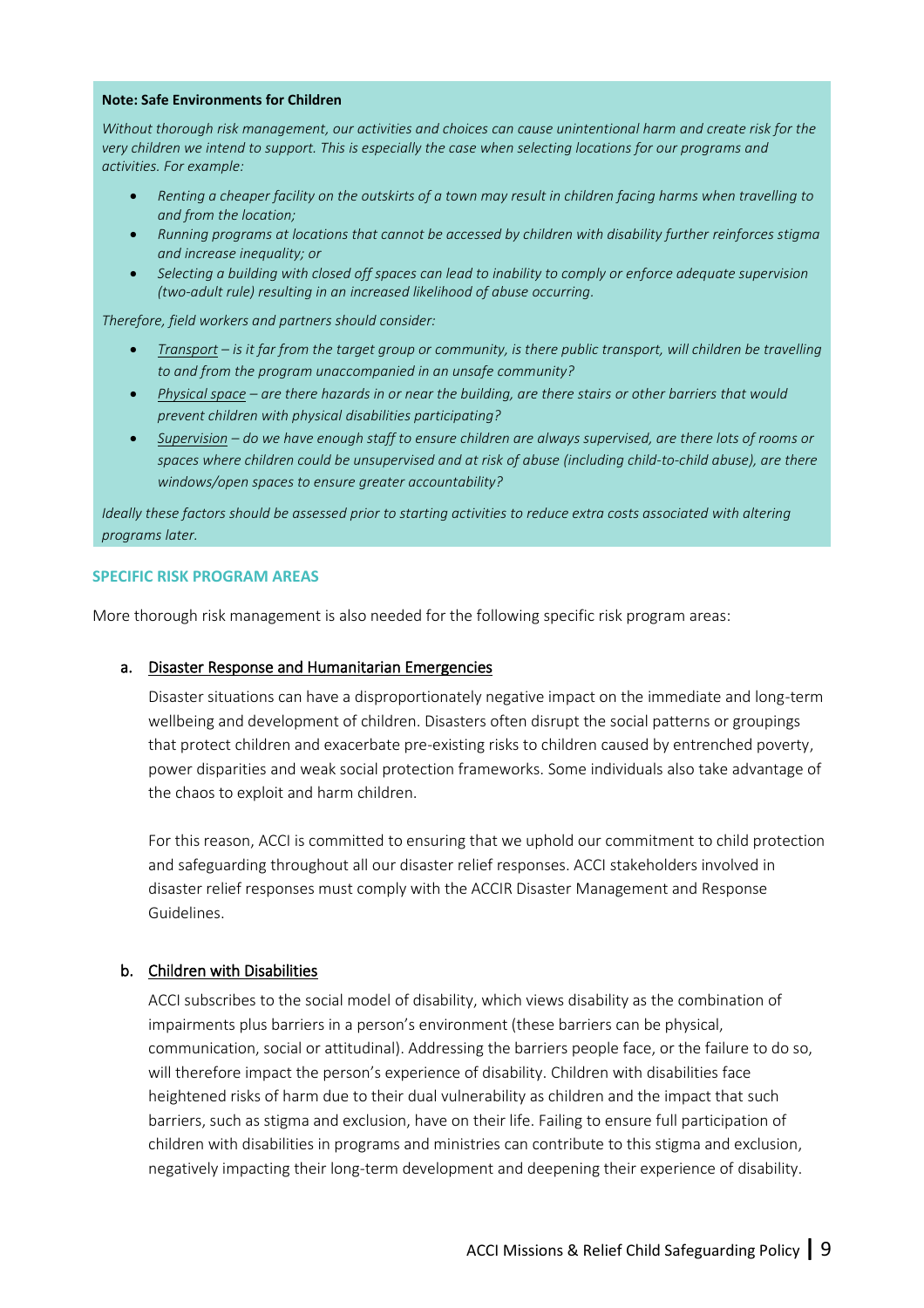ACCI is committed to ensuring, through all programs, that proactive measures and strategies are taken to ensure the inclusion, participation and equal opportunity for children with disabilities. ACCI stakeholders must comply with the *ACCI Disability inclusion policy*.

## c. Residential Care

Research overwhelmingly suggests that residential care is rarely in the best interests of children. It can have significant impact on their development, place a child at high risk of abuse and children often leave institutions as young adults hyper-vulnerable to exploitation<sup>2</sup>.

ACCI will only partner with field workers or relief partners working in or operating residential care programs that are:

- operating in alignment with the UNCRC, Alternative Care Guidelines and national laws and minimum standards. This includes being able to demonstrate robust gatekeeping and reintegration policies and practices to ensure residential care is only ever used as a temporary and last resort option; and
- committed to and outworking the goals and principles of ACCIR's Kinnected deinstitutionalisation program. This will include actively working towards reducing the use of long-term residential care through reintegration and reunification programs, family-based alternative care, family preservation and family and community strengthening.

ACCI will not partner with field workers or relief partners working in or operating residential care programs that do not fall under the scope of the above.

## d. Volunteering in or Visiting Residential Care

Volunteering within residential care centres can be harmful to children and exposes children to unnecessary risks. It has also been identified as a significant driver of institutionalisation and orphanage trafficking, and the facilitation of orphanage tourism has been recognised by the Australian Government as a form of child exploitation and modern slavery.

ACCI is committed to not facilitating orphanage tourism through sending, organising or receiving teams (of non-stakeholders) for the purpose of volunteering or visiting a residential care centre. ACCI requires all stakeholders to comply with the *'ACCI Policy Regarding Visitors and Volunteers in Residential Care Projects'.*

# <span id="page-9-0"></span>1.3 MEDIA & COMMUNICATIONS

## *Children's situations evoke strong emotional responses, however, we must be careful not to exploit this and instead put the child's best interests and safety above the desire to share an impacting image or story.*

Below is a summary of ACCI's policies regarding the use of children's images and stories. See ACCI's Communication Policy for more information.

<sup>2</sup> Williamson, J & Greenberg, A (2010) 'Families not orphanages' Better Care Network

Csaky, C (2009)'Keeping children out of harmful institutions' Save the Children Fund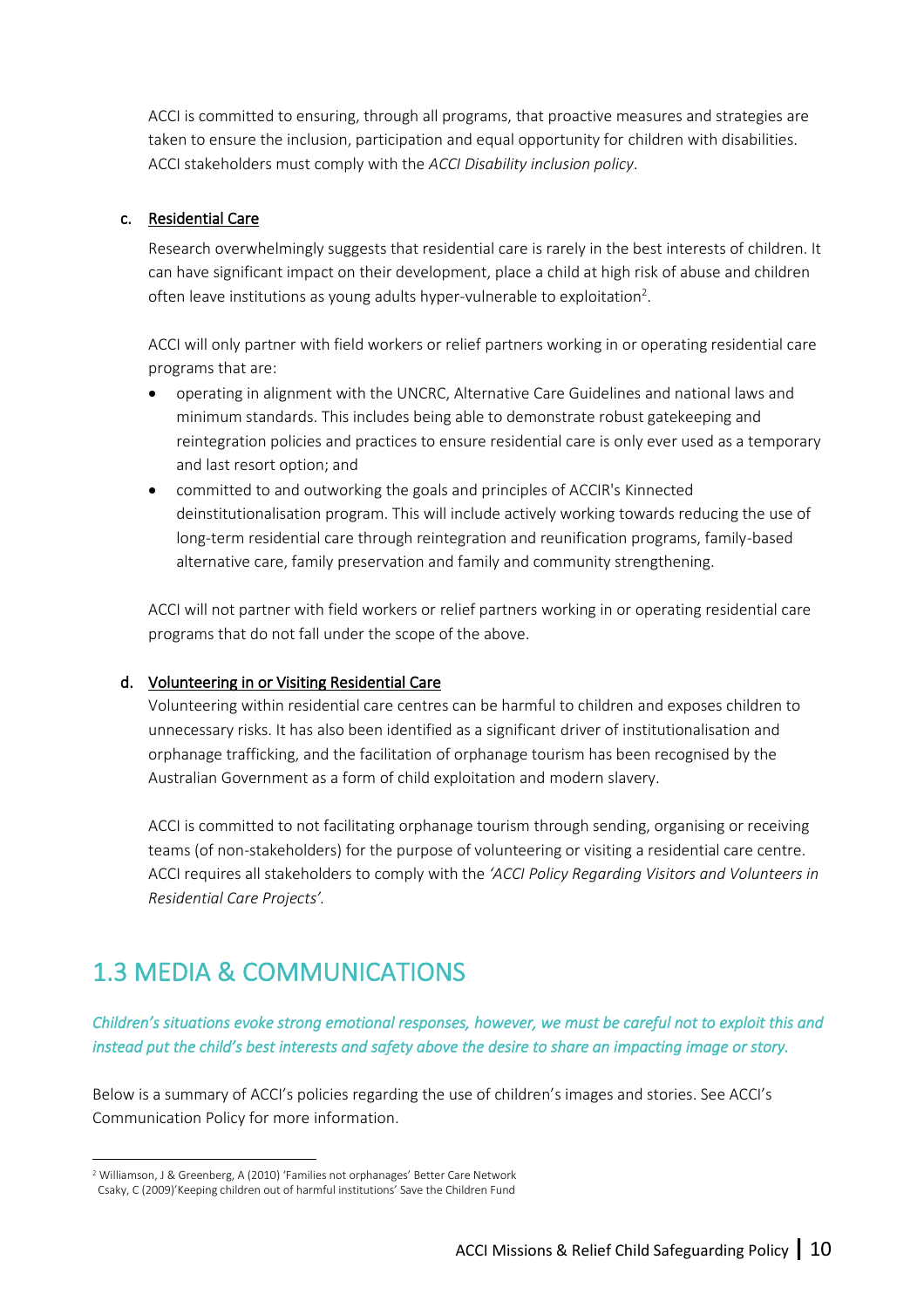In all communications, **ACCI commits to**:

- $\checkmark$  Respect the rights of every child including their rights to protection, privacy and to have their opinions heard and participate in decisions affecting them.
- $\checkmark$  Ensure that the best interests of each child are protected over any other consideration.
- ✓ Ensure children are presented in a dignified and respectful manner and not in a vulnerable or submissive manner. Children should be adequately clothed and not in poses that could be seen as sexually suggestive.
- $\checkmark$  Comply with local laws, traditions or restrictions for reproducing personal images of children.
- ✓ Interview children in a sensitive manner and only when a parent or guardian is present.
- $\checkmark$  Present the context of the child accurately and the role or impact of the project in context of other supporting factors in the child's life (e.g. family, community, local church or support group)
- ✓ Ensuring children's private information is not make publicly available including details of their specific location. Therefore, the GPS tracking function must be disabled on equipment when filming or photographing children.
- $\checkmark$  Ensure extra care and sensitivity is taken when using images and information of children who are survivors of abuse, exploitation or disaster situations.
- ✓ Take a child's views into account in accordance with their age and maturity.
- ✓ When taking photographs or recording stories of a child under 14 years old, or a child aged 14-18 years old that cannot give informed consent, consent must be gained from a parent or guardian.
- $\checkmark$  Written consent (Appendix 5) is required if:
	- Photographing children in the context of culturally or politically sensitive or high-stigma issues.
	- The photo or story clearly identifies and provides substantial information about a child.
	- The individual is the sole focus of a story.
	- Taking images or film of individuals in clinical settings or private settings.
- ✓ When using images or information about a child in the context of an ACCI project or ministry, all ACCI stakeholders must assess the level of risk and follow the below guidelines of what can and can't be revealed:

| <b>Risk to Child</b> | What Can Be Revealed                                                                               |
|----------------------|----------------------------------------------------------------------------------------------------|
| Low Risk:            | Faces, full names and geographical location may be revealed. Children are much more vulnerable     |
|                      | and for this reason children will never be classified as low risk.                                 |
| Medium Risk:         | Faces, pseudonyms (limited cases first names will be permitted) and vague geographical location    |
|                      | may be revealed.                                                                                   |
| High Risk:           | Faces and visuals to be concealed, pseudonyms to be used and locations will be changed.            |
| Significant Risk:    | ACCI will not publish any information or images when there is significant risk of harm and stigma. |

In all communications, **ACCI will avoid:**

 Publishing a story or an image which might put the child or others at risk of stigmatisation or harm even when identities are changed, obscured or not used.

<span id="page-10-0"></span>

| <b>Minimum Expectation: All ACCI Stakeholders</b>                                               | Low | <b>Med</b>        | <b>High</b> |
|-------------------------------------------------------------------------------------------------|-----|-------------------|-------------|
| Be familiar and comply with the ACCI's Communications Policy.                                   |     |                   |             |
| Ensure any teams, volunteers or contractors are aware and abide by<br>communication guidelines. |     |                   |             |
|                                                                                                 |     | Requirements<br>≪ | Recommended |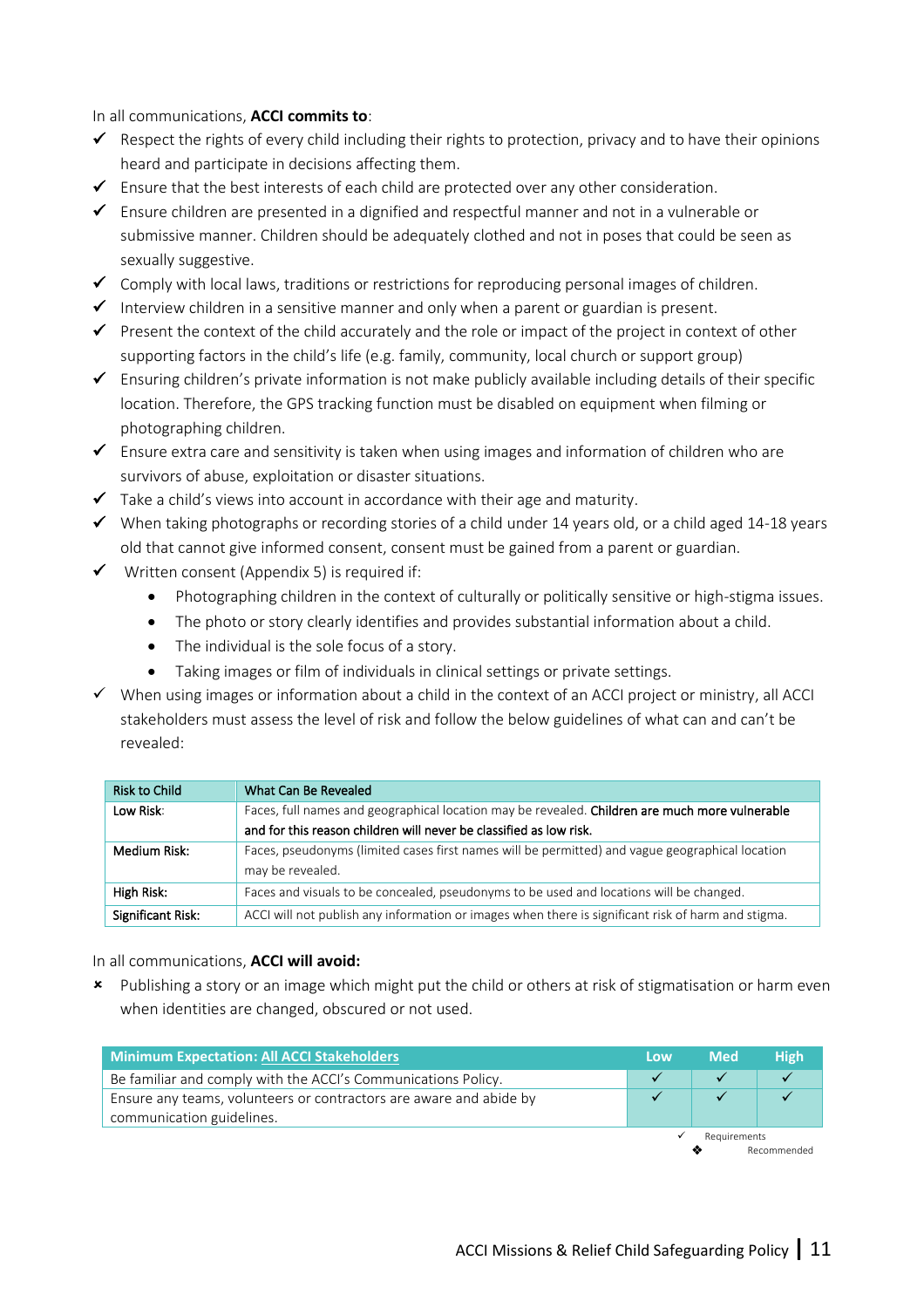# 1.4 CHILD INVOLVEMENT & PARTICIPATION

*The right for children to be heard, taken seriously, and be involved in decisions that affect them is one of the fundamental values of the UNCRC and key to the fulfilment of all other child rights. Ensuring children's views are heard and valued contributes towards children's development, leads to more informed decision-making, and serves to protect children who are not silenced in the face of abuse, violence or discrimination.* 

ACCI is committed to increasing child and youth participation. This could include ensuring that when working directly with children, ACCI field workers and partners:

- provide opportunities for children's views to be heard and then incorporate these views into projects and policies (e.g. child-led committees, child-friendly feedback forms, small group discussions). This includes involving children and young people in decisions regarding if and how their stories and images should be used and how they wish to be portrayed; and
- develop child/youth friendly reporting and complaints mechanisms (e.g. protective behaviours training, posters, suggestion boxes).

Where appropriate, ACCI will also consult children in a manner appropriate to their age and maturity when conducting monitoring trips.

# <span id="page-11-0"></span>1.5 TRAINING & AWARENESS

*All ACCI stakeholders have a role to play in upholding and promoting the rights, protection and wellbeing of children. Therefore, we need to ensure we are equipped and trained to outwork our responsibilities.* 

ACCI is committed to educating all stakeholders to:

- 1. Ensure they understand their obligations under this Child Safeguarding Policy;
- 2. Increase their awareness of child protection and exploitation;
- 3. Equip them to recognise risks to child safety and implement child safeguards; and
- 4. Ensure they understand their obligations to report concerns or suspicions and are aware of the appropriate way to report.

| Minimum Expectation: All ACCI Stakeholders                               | Low                     | <b>Med</b>        | <b>High</b>                            |
|--------------------------------------------------------------------------|-------------------------|-------------------|----------------------------------------|
| Child Safeguarding policy to be agreed to on induction                   | $\overline{\mathbf{v}}$ |                   |                                        |
| Review Child Safeguarding Policy during Code of Conduct annual refresher |                         |                   |                                        |
| course                                                                   |                         |                   |                                        |
| ACCI Staff to complete Child Protection training upon induction          |                         |                   |                                        |
| Complete the ACC Safer Churches refresher training every 3 years.        |                         |                   | ACC credential holders or as requested |
|                                                                          |                         | Requirements<br>◈ | Recommended                            |

# <span id="page-11-1"></span>1.6 PARTNER & FIELDWORKER POLICIES

*Having clear policies and procedures outlining strategies for preventing harm and promoting the wellbeing of children is vital for all organisations working with children. It is also important that everyone is aware of appropriate reporting procedures in the countries they work.* 

| <b>Minimum Expectation: All ACCI Field Workers, Associates</b> | Low | $\blacksquare$ Med $\blacksquare$ | <b>High</b> |
|----------------------------------------------------------------|-----|-----------------------------------|-------------|
|                                                                |     |                                   |             |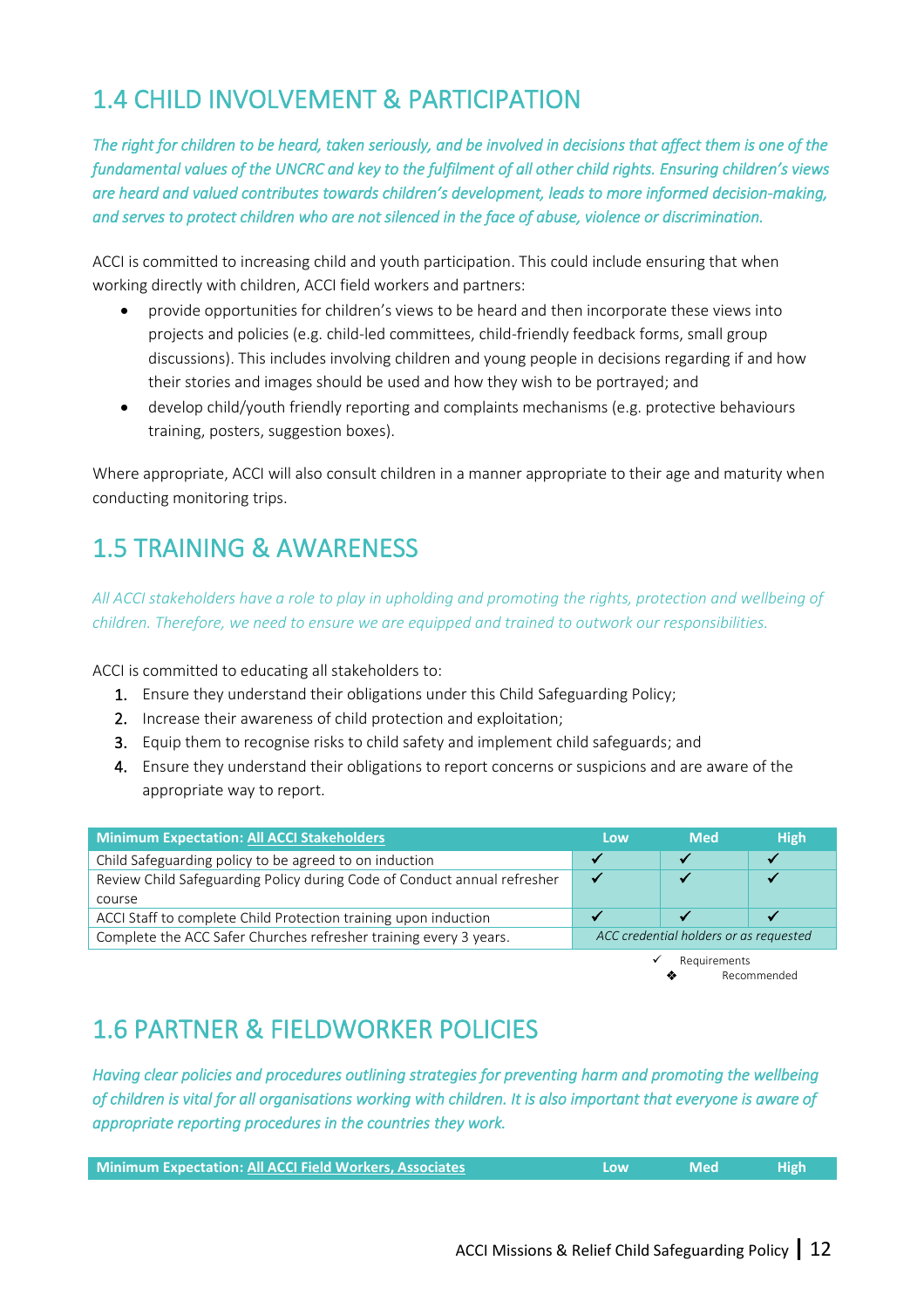| Agree to and abide by ACCI's Child Safeguarding Policy and Code of            |   |   |  |
|-------------------------------------------------------------------------------|---|---|--|
| Conduct.                                                                      |   |   |  |
| If you directly engage staff or volunteers in implementing activities, ensure |   | ✓ |  |
| they agree to and abide by ACCI's Child Safeguarding Policy and Code of       |   |   |  |
| Conduct (or local equivalent)                                                 |   |   |  |
| Consider the Child Safeguarding practices of the organisations you            | ❖ | ❖ |  |
| collaborate with                                                              |   |   |  |
| Develop or ensure you have in-country reporting procedures and controls       | ❖ | ❖ |  |
| that reflect local child protection laws.                                     |   |   |  |
| If you effectively control a local organisation for implementing your         | ❖ | ❖ |  |
| activities, the develop or ensure your organisation has their own child       |   |   |  |
| safeguarding/ protection policy and code of conduct that:                     |   |   |  |
| meets ACCI's minimum standards;                                               |   |   |  |
| addresses the risks identified in your Child Safeguarding risk assessment;    |   |   |  |
| includes an in-country reporting process that reflects local child protection |   |   |  |
| laws;                                                                         |   |   |  |
| must be read and signed by all staff and volunteers; and                      |   |   |  |
| outlines regular training and reviews of implementation.                      |   |   |  |

✓ Requirements ❖ Recommended

| <b>Minimum Expectation: Partners</b>                           | Low | <b>Med</b>   | <b>High</b> |
|----------------------------------------------------------------|-----|--------------|-------------|
| Agree to and abide by ACCI's Child Safeguarding Policy and     | ✓   |              |             |
| Code of Conduct.                                               |     |              |             |
| Document and implement Child Safeguarding Controls that:       | ❖   |              |             |
| Ensure your organisation has in-country reporting              |     |              |             |
| procedures that reflect local child protection laws            |     |              |             |
| Staff and volunteers to sign code of conduct                   |     |              |             |
| Addresses safeguarding risks identified in risk assessment     |     |              |             |
| Review Controls annually                                       |     |              |             |
| Develop or ensure your organisation has their own child        | ❖   | ❖            |             |
| safeguarding/ protection policy and code of conduct that:      |     |              |             |
| meets ACCI's minimum standards;                                |     |              |             |
| addresses the risks identified in your Child Safeguarding risk |     |              |             |
| assessment;                                                    |     |              |             |
| includes an in-country reporting process that reflects local   |     |              |             |
| child protection laws;                                         |     |              |             |
| must be read and signed by all staff and volunteers; and<br>٠  |     |              |             |
| outlines regular training and reviews of implementation.       |     |              |             |
| Develop or ensure your organisation has in-country reporting   |     |              |             |
| procedures that reflect local child protection laws.           |     |              |             |
|                                                                |     | Requirements | Recommended |

#### **Note: How to develop a Child Safeguarding Policy**

*ACCI has developed a range of resources and templates to assist field workers and partners to develop their own child safeguarding/protection policy. Email [childprotection@acci.org.au](mailto:childprotection@acci.org.au) for more details and support.*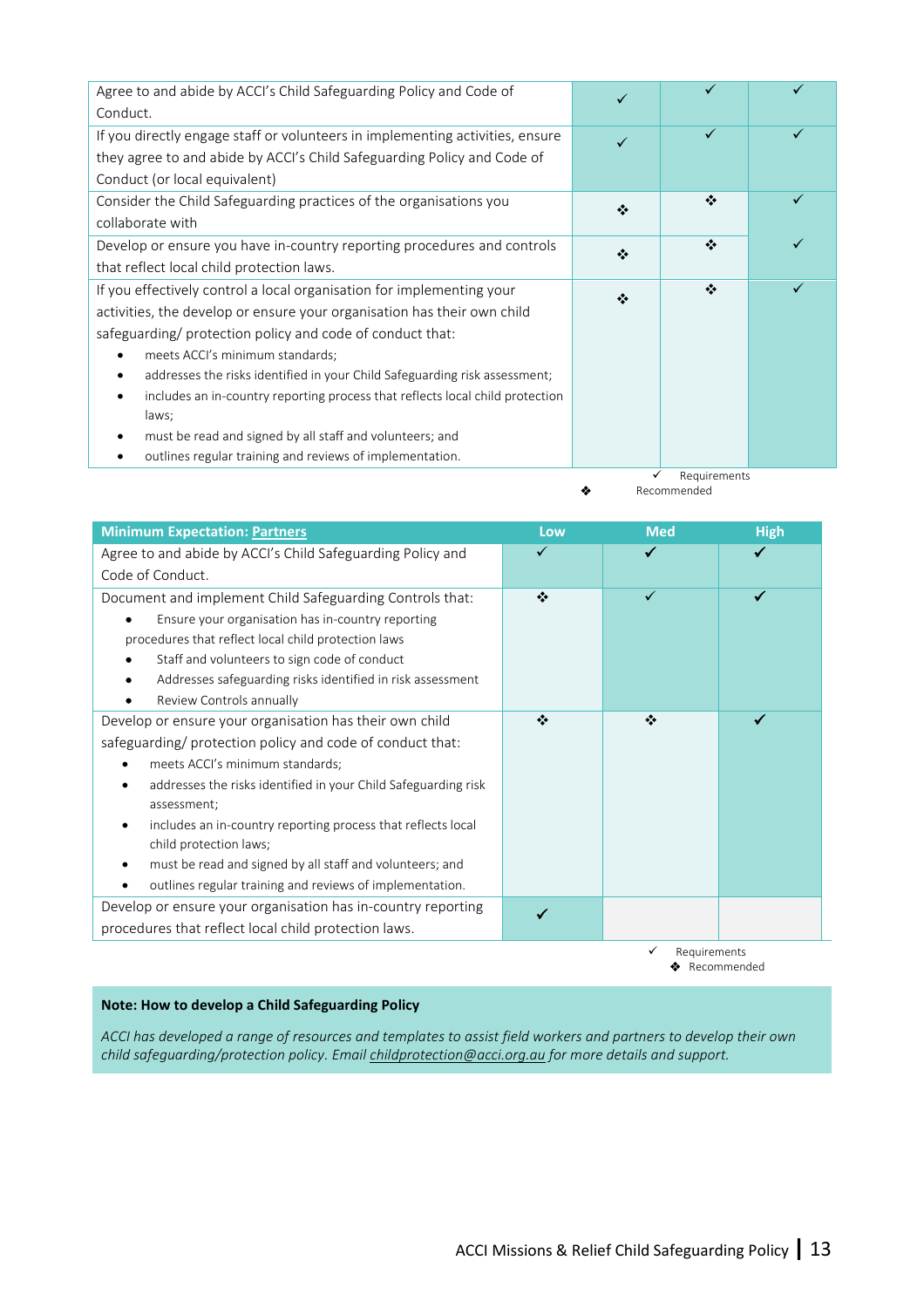# 2. RESPONSIVE ACTIONS

<span id="page-13-0"></span>*This section outlines ACCI's process and procedures for responding to child safeguarding reports, incidents and allegations.*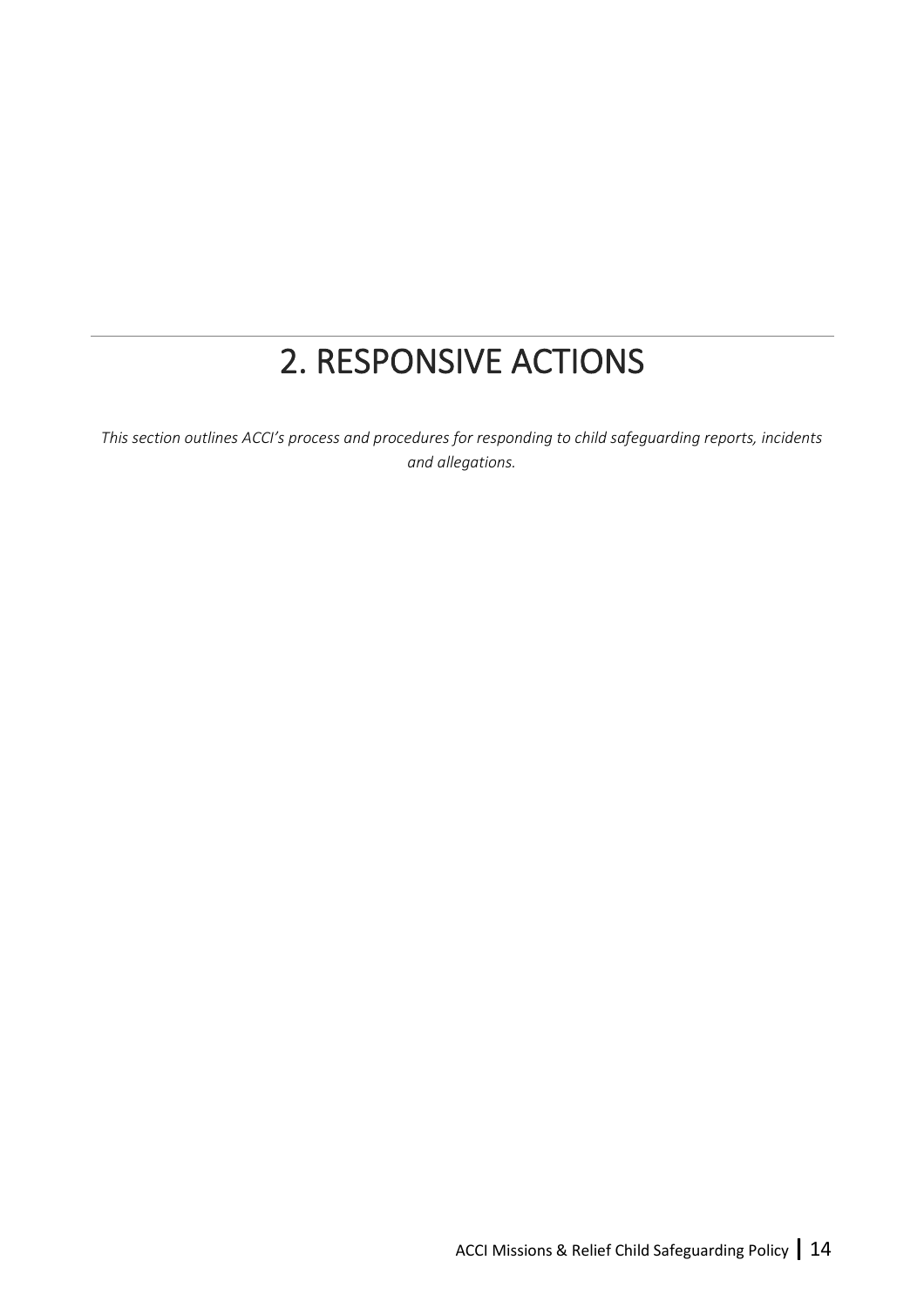# <span id="page-14-0"></span>2.1 REPORTING PROCEDURES

*Responding to and reporting child protection incidents and concerns is dependent on numerous factors, including the type of incident being reported, who the incident involved, and where the incident occurred. The following section provides guidance on how to appropriately respond based on these varying factors.* 

All ACCI stakeholders must respond appropriately to the following:

- 1. Any incident, belief or suspicion of abuse or exploitation;
- 2. Non-compliance with the Child Safeguarding Policy or failure to safeguard a child; and
- 3. Concerns regarding the safety or wellbeing of a child.

Refer to the below procedures and the ACCI Child Safeguarding Incident Response Flowchart (Appendix 5) for detailed guidance on how you are expected to respond.

#### <span id="page-14-1"></span>**1. ANY INCIDENT, BELIEF OR SUSPICION OF ABUSE OR EXPLOITATION**

*Including:* 

- *Reports, allegations, observations or concerns that a child has been abused, exploited, is being groomed or is at risk of significant harm.*
- *Reports pertaining to the possession of child exploitation material.*
- *Becoming aware that an ACCI stakeholder or staff member/volunteer of an ACCI funded program has been accused of, charged with, arrested for, or convicted of criminal offences relating to child abuse or exploitation.*

| Who does it involve?                              | Do I need to report or                                   | How will the report be handled by ACCI?             |
|---------------------------------------------------|----------------------------------------------------------|-----------------------------------------------------|
|                                                   | notify ACCI?                                             |                                                     |
| 1.1 ACCI Stakeholder Individuals                  | Report to ACCI's CSO                                     | ACCI will immediately launch an investigation and   |
| Refer to Scope (includes                          | immediately and according                                | develop an investigation plan in alignment with     |
| ACCI staff, volunteers, field                     | to Incident Response                                     | Section 2.2 below.                                  |
| workers, associates, and                          | Flowchart (Appendix 5).                                  |                                                     |
| board members).                                   |                                                          |                                                     |
|                                                   |                                                          |                                                     |
| 1.2 ACCI Funded Program                           | Report to ACCI's CSO within                              | Partner led investigation will be overseen and      |
| Involves allegations against                      | 72 hours according to                                    | supported by ACCI.                                  |
| staff or volunteers or any                        | Incident Response                                        |                                                     |
| abuse that occurred within                        | Flowchart (Appendix 5).                                  | If ACCI is not satisfied with the report and        |
| a program.                                        |                                                          | investigation, we reserve the right to launch our   |
| Involves allegations of<br>abuse that occurs to a | Provide ACCI with                                        | own investigation.                                  |
| beneficiary regardless of                         | completed incident                                       |                                                     |
| location.                                         | reporting form                                           |                                                     |
| Applies to ACCI relief                            |                                                          |                                                     |
| partner programs and any                          |                                                          |                                                     |
| third-party program or                            |                                                          |                                                     |
| activity that received ACCI                       |                                                          |                                                     |
| funding (downstream                               |                                                          |                                                     |
| funding).                                         |                                                          |                                                     |
| 1.3 Non ACCI                                      | Notify ACCI.                                             | The stakeholder is responsible for reporting the    |
| Stakeholder/Program                               |                                                          | incident appropriately according to the national or |
| Involves an allegation that                       | Note: For organisations who                              | state legislative framework. This could be the      |
| was witnessed by or                               | make regular reports, a                                  | police or a child protection INGO or helpline.      |
| disclosed to a stakeholder                        | summary can be provided in<br>your ACCIR 6-month report. |                                                     |
| but did not involve an ACCI                       |                                                          | ACCI will document the case when notified.          |
| stakeholder and did not                           |                                                          |                                                     |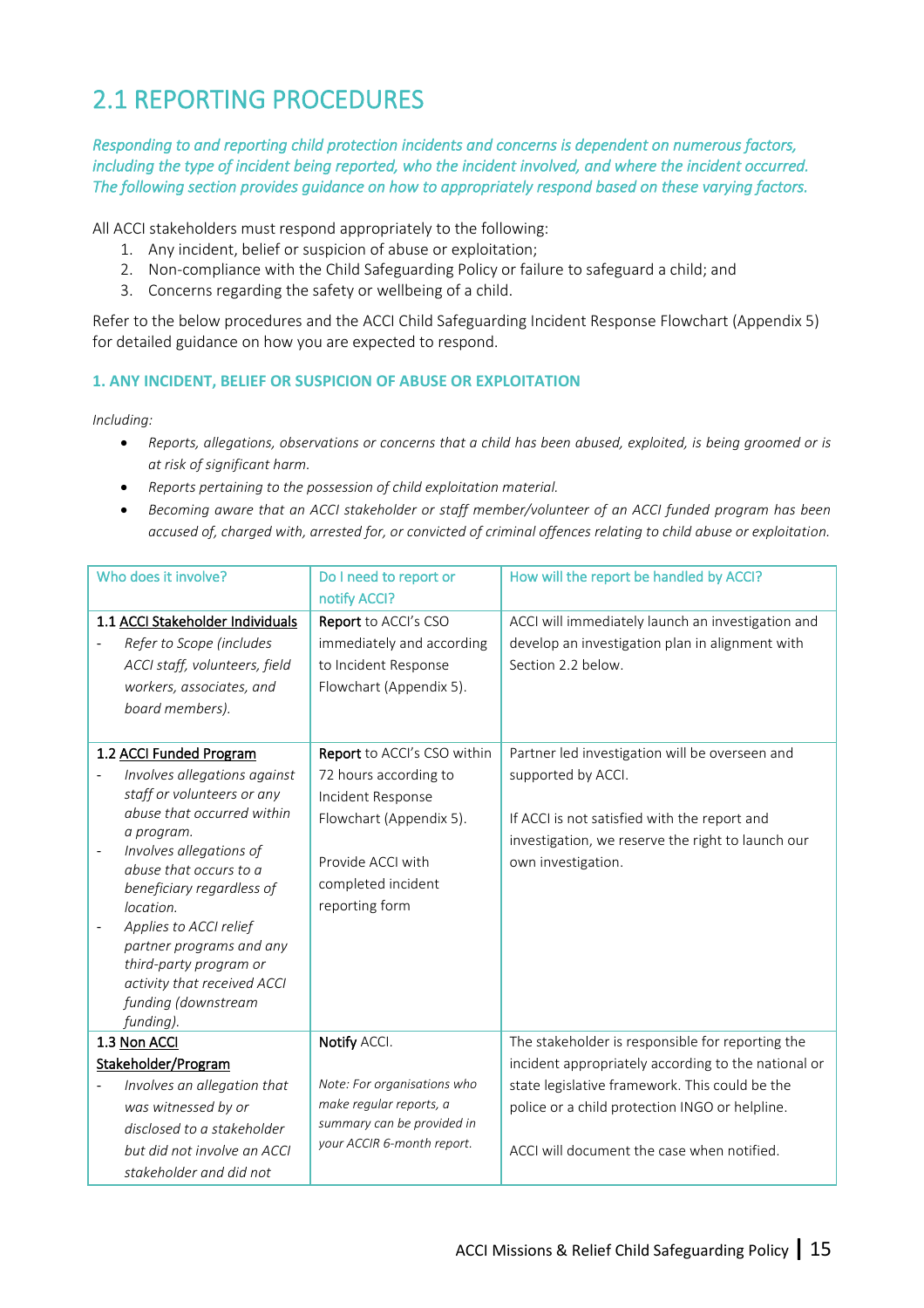|                          | occur to a beneficiary within | The ACCI CSO is available to provide advice to give |
|--------------------------|-------------------------------|-----------------------------------------------------|
|                          | an ACCI funded program or     | confidence that the stakeholder has been            |
|                          | activity.                     | reported appropriately.                             |
| $\overline{\phantom{a}}$ | Involves allegations that     |                                                     |
|                          | need to be reported in-       |                                                     |
|                          | country to discharge duty of  |                                                     |
|                          | care.                         |                                                     |

## <span id="page-15-0"></span>**2. NON-COMPLIANCE WITH THE SAFEGUARDING POLICY OR FAILURE TO SAFEGUARD CHILDREN**

*Including any activities or practices that:* 

- *do not protect the best interests of the child (fail to implement reasonable child safeguards); or*
- *do not meet applicable local laws or standards.*

| Who does it involve?          | Do I need to report or      | How will the report be handled by ACCI?                    |
|-------------------------------|-----------------------------|------------------------------------------------------------|
|                               | notify ACCI?                |                                                            |
| 2.1 ACCI Stakeholder          | Report to ACCI's CSO.       | ACCI will determine what action should be taken            |
| The concern or incident of    |                             | based on the severity of the allegation and in             |
| non-compliance involves an    |                             | consultation with relevant parties.                        |
| ACCI stakeholder (See         |                             |                                                            |
|                               |                             | Minor Breaches                                             |
| Scope).                       |                             | Responses may include providing further                    |
|                               |                             | education regarding this policy, the                       |
|                               |                             | importance of child safeguarding and                       |
|                               |                             | outlining consequences of ongoing non-                     |
|                               |                             | compliance.                                                |
|                               |                             |                                                            |
|                               |                             | Serious Breaches                                           |
|                               |                             | ACCI will respond in accordance with the                   |
|                               |                             | 'Complaints Handling Process' outlined in the              |
|                               |                             | ACCI Employee/Field Worker Handbook.                       |
|                               |                             | If complaint involves an ACC credential<br>$\bullet$       |
|                               |                             | holder, the ACC National Office may be                     |
|                               |                             |                                                            |
|                               |                             | notified in alignment with ACC Grievance                   |
|                               |                             | Procedure for Certificate Holders.                         |
|                               |                             | If a complaint involves an ACC relief partner<br>$\bullet$ |
|                               |                             | and reasonable action is not taken to address              |
|                               |                             | the concern, ACCI will end the partnership.                |
| 2.2 ACCI Funded Program       | Notify ACCI if a serious    | ACCI stakeholders should follow the procedures             |
| A team member, volunteer      | breach occurred that        | outlined in their own Child Protection/Safeguarding        |
| or visitor to your            | resulted in formal action   | Policy and other organisational policies including         |
| organisation or project fails | (e.g. dismissal of staff or | staff disciplinary procedures and volunteer/visitor        |
| to abide by your Child        | volunteer). You can notify  | policies.                                                  |
| Protection/Safeguarding       | ACCI in the quarterly field |                                                            |
| Policy.                       | worker reports or ACCIR 6-  | If unsure, contact ACCI CSO for guidance.                  |
|                               | monthly reports.            |                                                            |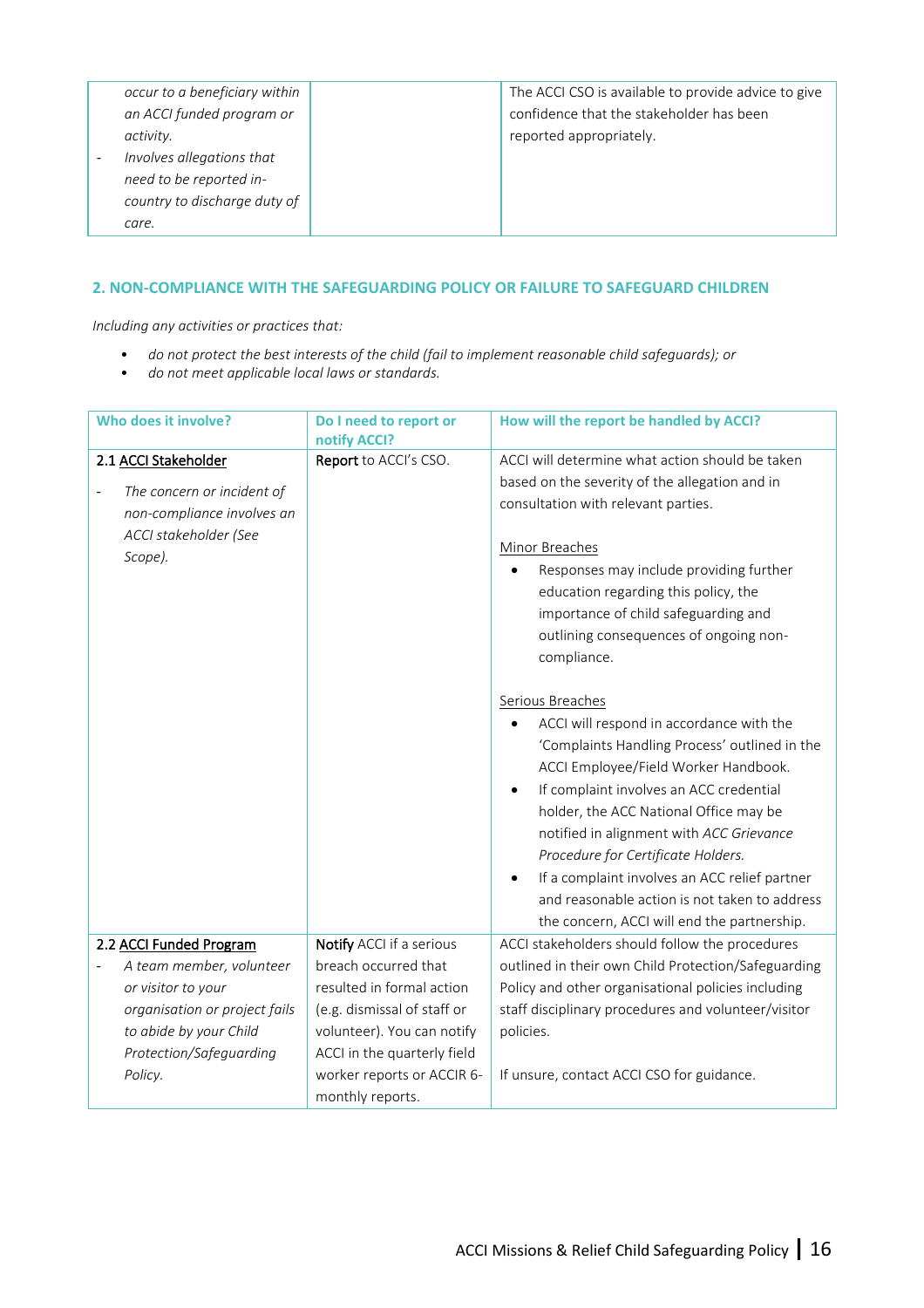#### <span id="page-16-0"></span>**3. CONCERNS REGARDING THE SAFETY OR WELLBEING OF A CHILD**

*ACCI stakeholders should also respond to serious concerns about the wellbeing of a child where there is no suspicion or belief of abuse or exploitation but where the situation may warrant intervention or support from child protection or social service providers.*

| Who does it involve? | Do I need to report or<br>notify ACCI?                                                                                            | How to respond to concern?                                                                                                                                                                                                                                              |
|----------------------|-----------------------------------------------------------------------------------------------------------------------------------|-------------------------------------------------------------------------------------------------------------------------------------------------------------------------------------------------------------------------------------------------------------------------|
| 3.1 Any Child        | Only required to notify<br><b>ACCI</b> if concern escalates<br>to a situation involving<br>abuse or exploitation (see<br>$1.3$ ). | The stakeholder should refer the case to the<br>relevant government agency or child welfare<br>organisation designated to handle these concerns.<br>If the child is in Victoria, the ACCI CSO will contact<br>or advise you to contact Child FIRST (see Appendix<br>6). |

#### **Note: What if I am unsure how to respond to something?**

*Contact the ACCI Child Safeguarding Officer who will be able to advise you. This conversation will remain confidential. You can also refer to the 'ACC Safe Churches Workbook' or the 'ACCI Missions and Relief Child Protection Induction' training, which outlines the grounds for reasonable belief or suspicion of child abuse.* 

#### **Contact Details**

ACCI Child Safeguarding Officer (CSO) [childprotection@acci.org.au](mailto:childprotection@acci.org.au) 1300 997 502 or +61 3 8516 9600 44 Lakeview Drive, Suite 525, Scoresby Vic 3179

If the allegation is against the CSO, reports can be directed towards ACCI's General Manager: complaints@acci.org.au 1300 997 502 or +61 3 8516 9600 44 Lakeview Drive, Suite 525, Scoresby Vic 3179

# <span id="page-16-1"></span>2.2 REPONDING TO REPORTS OF ABUSE OR EXPLOITATION:

*How ACCI responds to issues of non-compliance (2.1-2.2) and concerns regarding a child's safety or wellbeing (3.1) is covered in the above section. This section provides more detail guidance on ACCI's response to a belief or suspicion of child abuse or exploitation (1.1-1.3).* 

When a belief or suspicion of child abuse or exploitation is reported, the ACCI Child Safeguarding Officer (CSO) will act immediately by launching an investigation and developing an investigation plan based on established procedures and in accordance with the ACCI Complaints Handling Procedure. All reports will be appropriately investigated no matter who the alleged perpetrator is.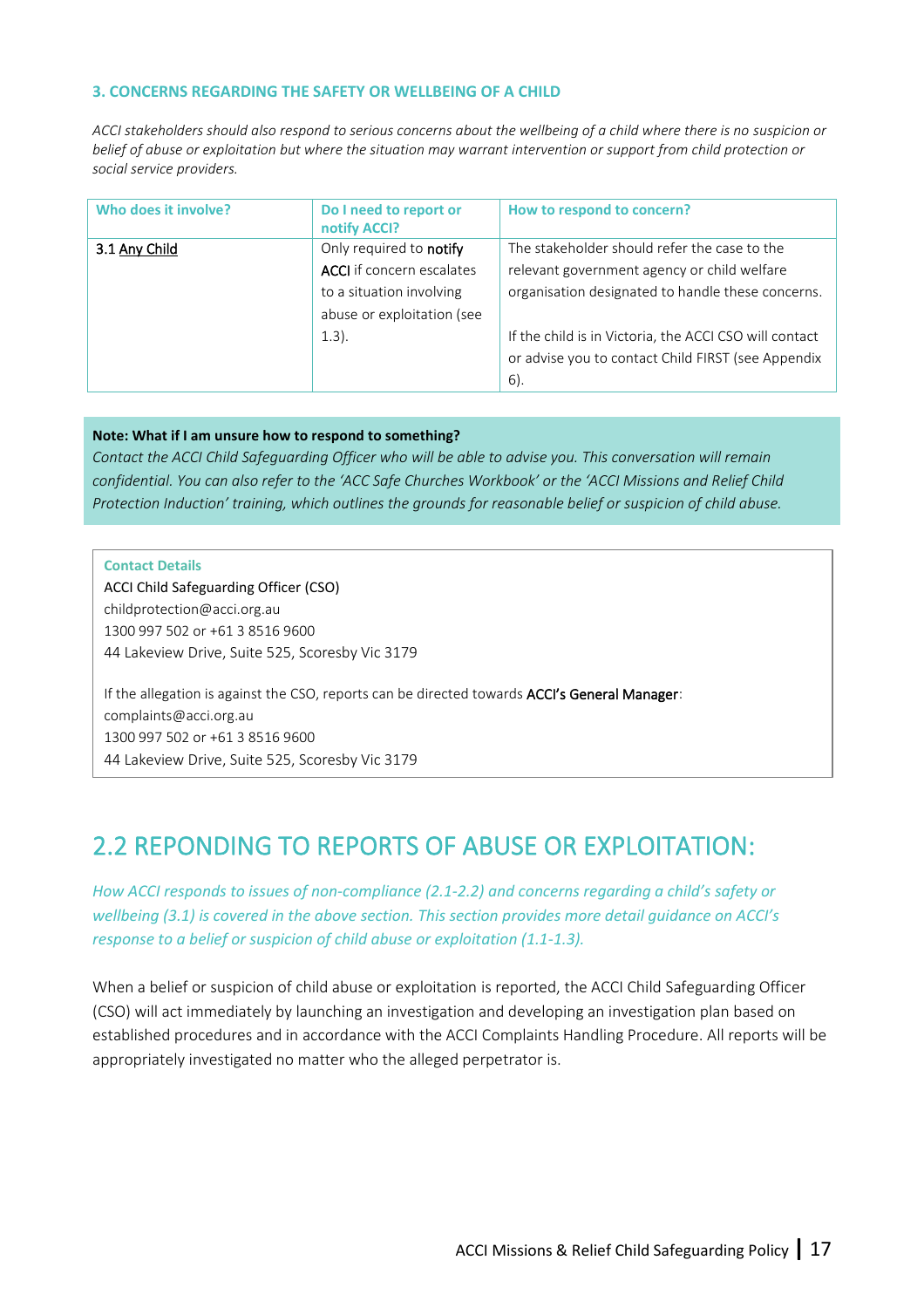## When applicable, the incident is reported to the police, government agencies or other relevant organisations:

- If the child is in Australian jurisdiction, the concern will be immediately reported according to the relevant state reporting requirements as well as according to the 'In Australia' section of the ACCI Child Safeguarding Incident Response Flowchart (Appendix 5).
- If the child is outside of the Australian jurisdiction, a report should be made according to the national legislation and reporting framework of the given country/state, as well as according to the 'Overseas' section of the ACCI Child Safeguarding Incident Response Flowchart (Appendix 5).
- ACCI must report all child protection allegations of a criminal nature directly to the police. The police will advise whether the internal investigation needs to be suspended whilst the police investigation is underway. In such cases, ACCI will ensure risk management strategies are put into place to protect children (e.g. an individual subject to the allegation may be stood down until an investigation is complete).
- If the incident occurs within an ACCI funded activity involving an Australian and is classified as a 'reportable allegation' under the Victorian Reportable Conduct Scheme, ACCI are required to make a report to the Victoria Commission for Children and Young People.
- If the person subject to an allegation holds an ACC state issued credential, the Child Protection Officer will immediately report the concern to the relevant State/ Territory ACC office.
- If the incident occurs within a DFAT funded activity a report will be made to DFAT

## During the investigation:

- The CSO will lead the investigation with other members of senior management and if deemed appropriate an ACCI board member or ACC representative.
- The CSO will ensure relevant laws and legislative procures are followed (external legal advice will be sought when required).
- The reporter, victim and person subject to an allegation will be treated with respect from the start of the process until the case is closed.
- External counselling will be provided if necessary to those involved.
- If the child is in Australia and requires extra support or protection, the CSO will coordinate with local social services organisations in Australia in coordination with the relevant ACC State Child Protection Officer. If the child is overseas the CSO will provide guidance to the in-country partner or field workers in regard to sourcing support through local social services.
- Person subjected to an allegation may be stood down or partnership suspended.
- If deemed to be in the best interests of children, an ACCI stakeholder subject to an allegation may be stood down during the course of the investigation. This process does not indicate guilt or innocence. If the individual is an employee or field worker they will continue to receive full pay and other entitlements.
- If the allegation is organisational; involves an ACCI relief partner; if it is considered in the best interests of children; or if the organisation is non-cooperative, then ACCI may suspend the partnership (including discontinuing accepting or disbursing funds) until the investigation has concluded and an acceptable resolution has been achieved.
- The investigation will be considered top priority until closed.

## <span id="page-17-0"></span>WHAT HAPPENS IF THE INCIDENT IS PROVEN OR SUSPICION CREDIBLE?

In the event that an incident has been proven or there is credible suspicion, ACCI will automatically terminate a staff member, Field Worker or any other representative's association with the organisation. A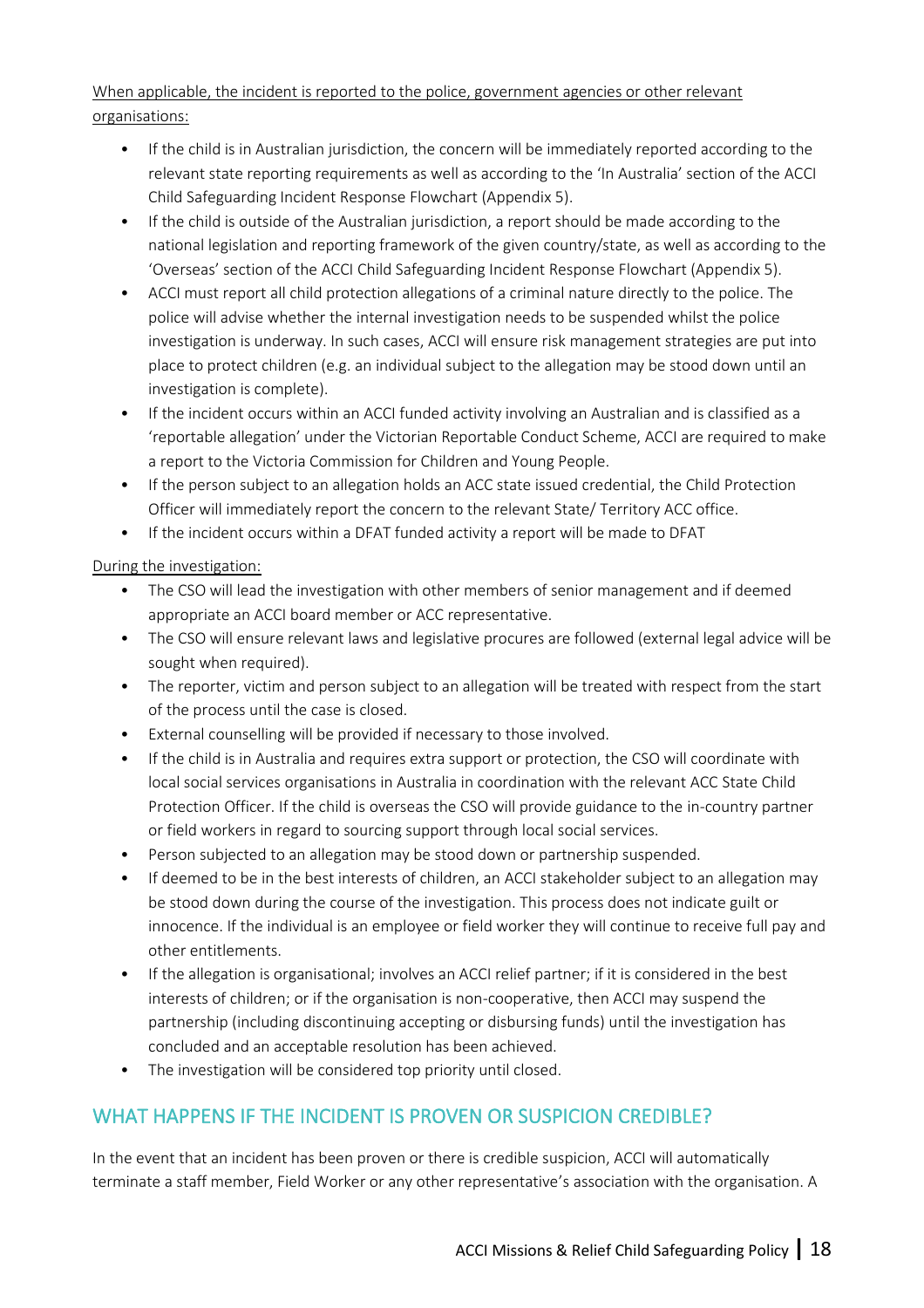relief partner organisation, which according to ACCI, does not respond adequately to a proven incident or credible suspicion (e.g. this may include terminating staff or appropriately addressing risks) will have its partnership terminated.

#### **Note: What if I am not satisfied with ACCI's response?**

*If you are not satisfied with ACCI 's response you may contact an external organisation:* 

- *In Australia- Department of Human Service. See: [http://www.dhs.vic.gov.au/for-individuals/crisis-and](http://www.dhs.vic.gov.au/for-individuals/crisis-and-emergency/reporting-child-abuse)[emergency/reporting-child-abuse](http://www.dhs.vic.gov.au/for-individuals/crisis-and-emergency/reporting-child-abuse)*
- *Outside of Australia- The local organisation that is authorised to accept allegations (e.g. 'Childline').*

| <b>Minimum Expectation: All ACCI Stakeholders</b>                                                             | Low. | <b>Med</b>   | <b>High</b> |
|---------------------------------------------------------------------------------------------------------------|------|--------------|-------------|
| Immediately report or notify ACCI in alignment to the above reporting<br>requirements.                        |      |              |             |
| Have a clear understanding of child protection reporting processes and<br>requirements in country of service. |      |              |             |
| Have referral networks of appropriate child welfare organisations.                                            |      |              |             |
|                                                                                                               |      | Requirements |             |

**Recommended** 

#### **Note: What if I am unsure of how to report child protection incidents in the country I work?**

*It is vital that all ACCI stakeholders have knowledge regarding who to contact and how to respond if they are faced with a child protection incident. This information needs to be known before, not after, an incident has occurred. If you are unsure where to start, contact the government department responsible for child protection/welfare or an organisation who specialises in child rights. If they are unhelpful, keep contacting people until someone provides you with the information or support you need.* 

# <span id="page-18-0"></span>COMMITMENT

I, \_\_\_\_\_\_\_\_\_\_\_\_\_\_\_\_\_\_\_\_\_\_ , have read and understood the above Child Safeguarding Policy and agree to adhere to it and the associated procedures in their entirety.

Sign: \_\_\_\_\_\_\_\_\_\_\_\_\_\_\_\_ Date: \_\_\_\_\_\_\_\_\_\_\_\_\_\_\_\_\_\_\_\_\_\_\_\_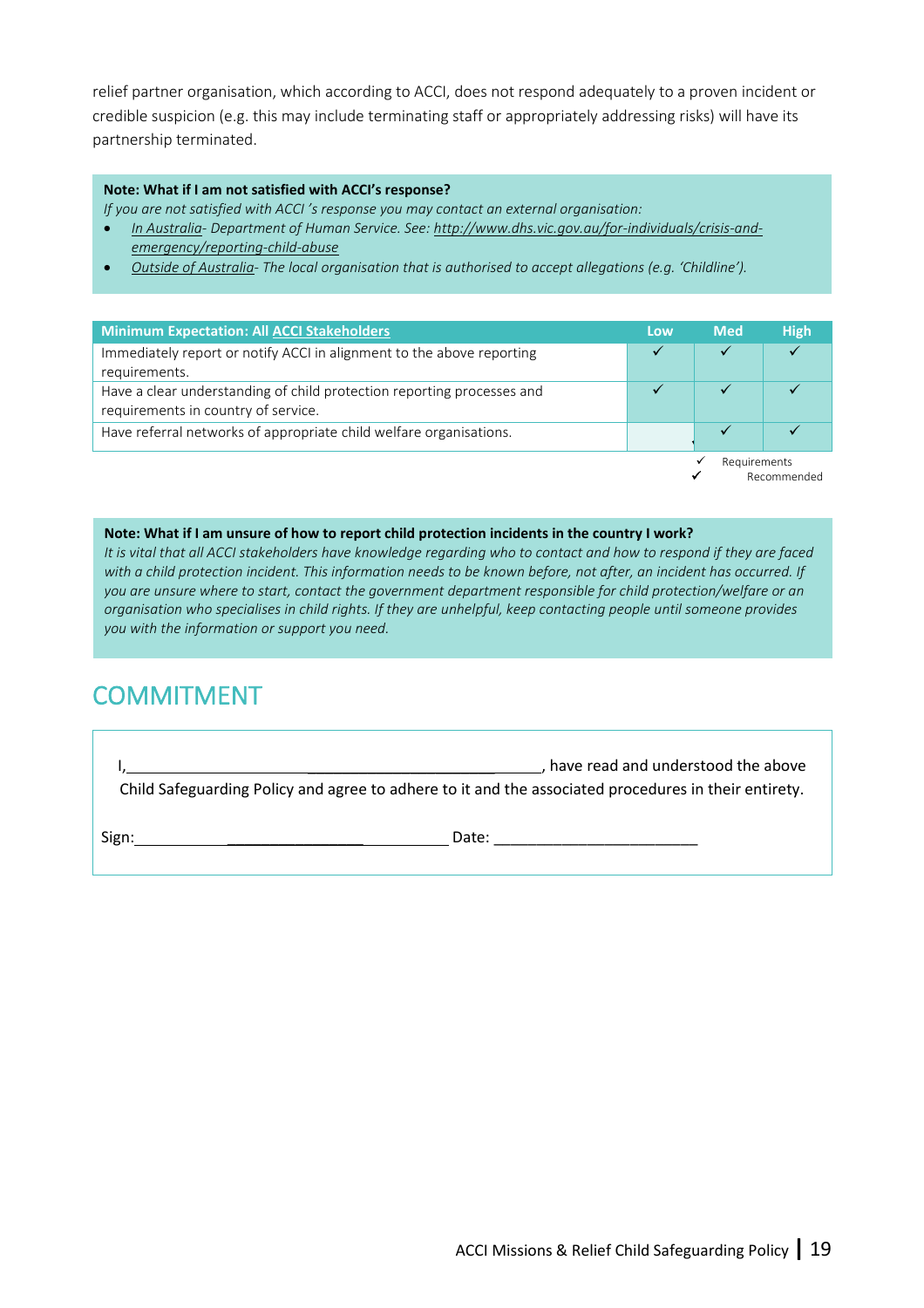# <span id="page-19-0"></span>SECTION 3: APPENDICES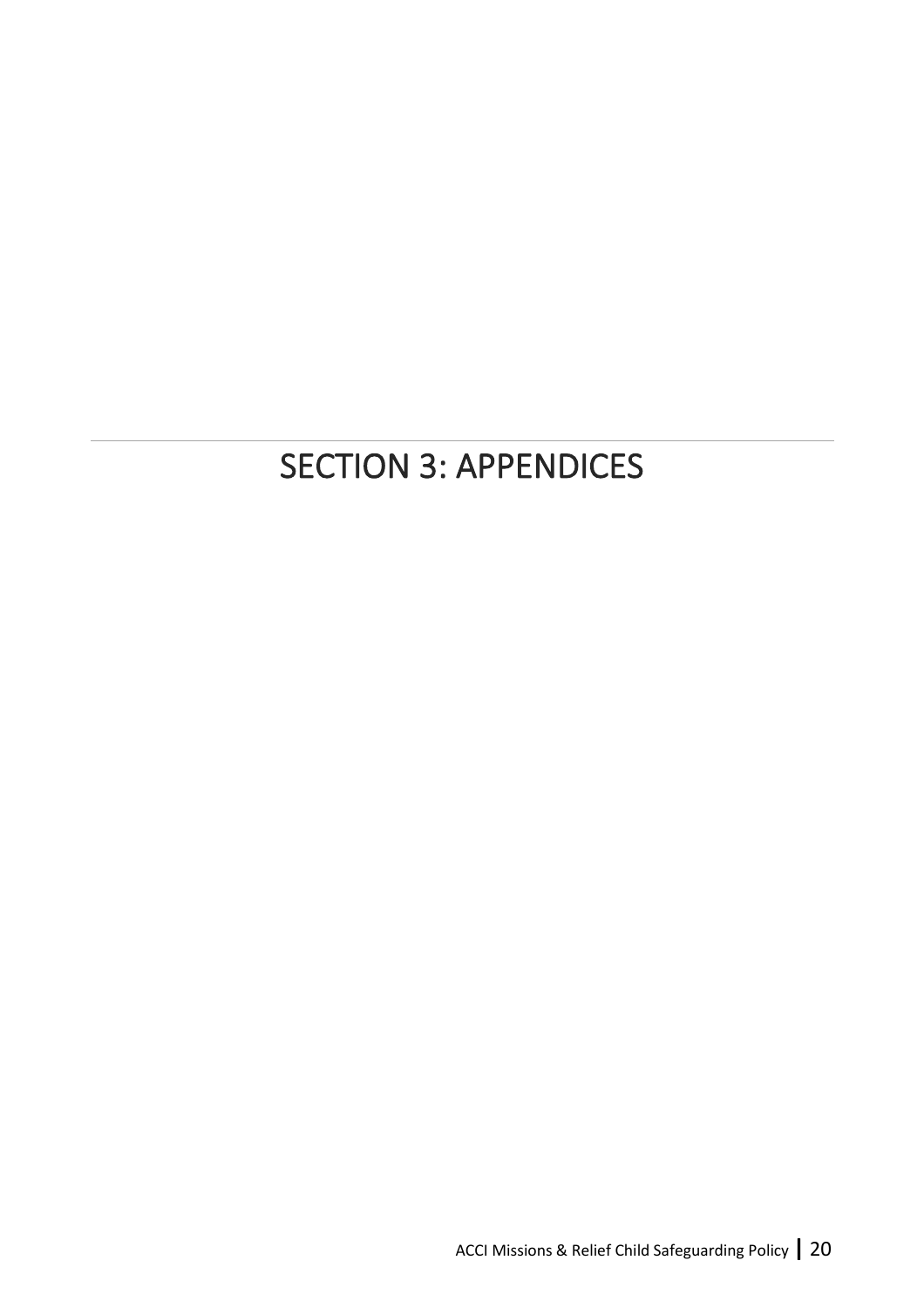# <span id="page-20-0"></span>APPENDIX 1: ACCI MISSIONS & RELIEF CODE OF CONDUCT

In accordance with ACCI's Child Safeguarding Policy all stakeholders (as defined by the Scope) are required to read, agree and adhere to the following Code of Conduct.

#### **NOTE:**

*This Code has been divided into two parts to acknowledge the separation of boundaries that we have for children in our personal lives (your children and those of your family and friends) and those in our work and ministry lives.*

- *Part One outlines commitments ACCI stakeholders must abide by at all times.*
- *Part Two outline commitments within work and ministry contexts.*

*ACCI recognises that our stakeholders work and live in varying contexts and ministries. Therefore, if you have a concern about your ability to uphold any part of the Code of Conduct, please emai[l childprotection@accir.org.au](mailto:childprotection@accir.org.au) to discuss your concerns and we will endeavour to work with you to find a solution (see page 23 for more details).*

I, (insert name) \_\_\_\_\_\_\_\_\_\_\_\_\_\_\_\_\_\_\_\_\_\_\_\_\_\_\_\_\_\_\_\_\_\_\_\_\_\_\_\_\_\_\_\_\_, as an ACCI staff/volunteer/field worker/associate/strategic partner/board member/other agree that while associated with ACCI:

#### **PART ONE IN BOTH MY WORK/MINISTRY AND PERSONAL LIFE**

#### **I WILL:**

- 1. Treat children with dignity and respect regardless of race, colour, gender, language, religion, political or other opinion, national, ethnic or social origin, property, disability, birth or other status.
- 2. Listen to children, take their concerns seriously, and allow them to have a say in the decisions that affect them.
- 3. Provide children with a safe and protective environment.
- 4. Ensure that, whether residing in or visiting a country, I will always abide by Australian and local laws in regards to child protection and child labour at all times.
- 5. Ensure I am not in a position where there is a risk of an allegation being made.
- 6. Immediately disclose to ACCI management all charges, convictions and other outcomes of an offence, which occurred before or occurs during my association with ACCI that relates to child exploitation and abuse (see the ACCI Child Safeguarding Policy for details).

#### **I WILL NOT:**

- 1. Engage children under the age of 18 in any form of sexual intercourse or sexual activity, including paying for sexual services or acts.
- 2. Use language or behaviour towards children that is inappropriate or sexually provocative.
- 3. Physically assault or abuse children.
- 4. Use language or behaviour towards children that is intended to shame, humiliate, belittle or degrade children or otherwise perpetrate any form of emotional abuse.
- 5. Conduct or be part of harmful traditional practices, spiritual or ritualistic abuse.
- 6. Hire children for domestic or other labour which is inappropriate given their age or developmental stage, which interferes with their time available for education and recreational activities, which places them at significant risk of injury or which does not adhere to child labour laws.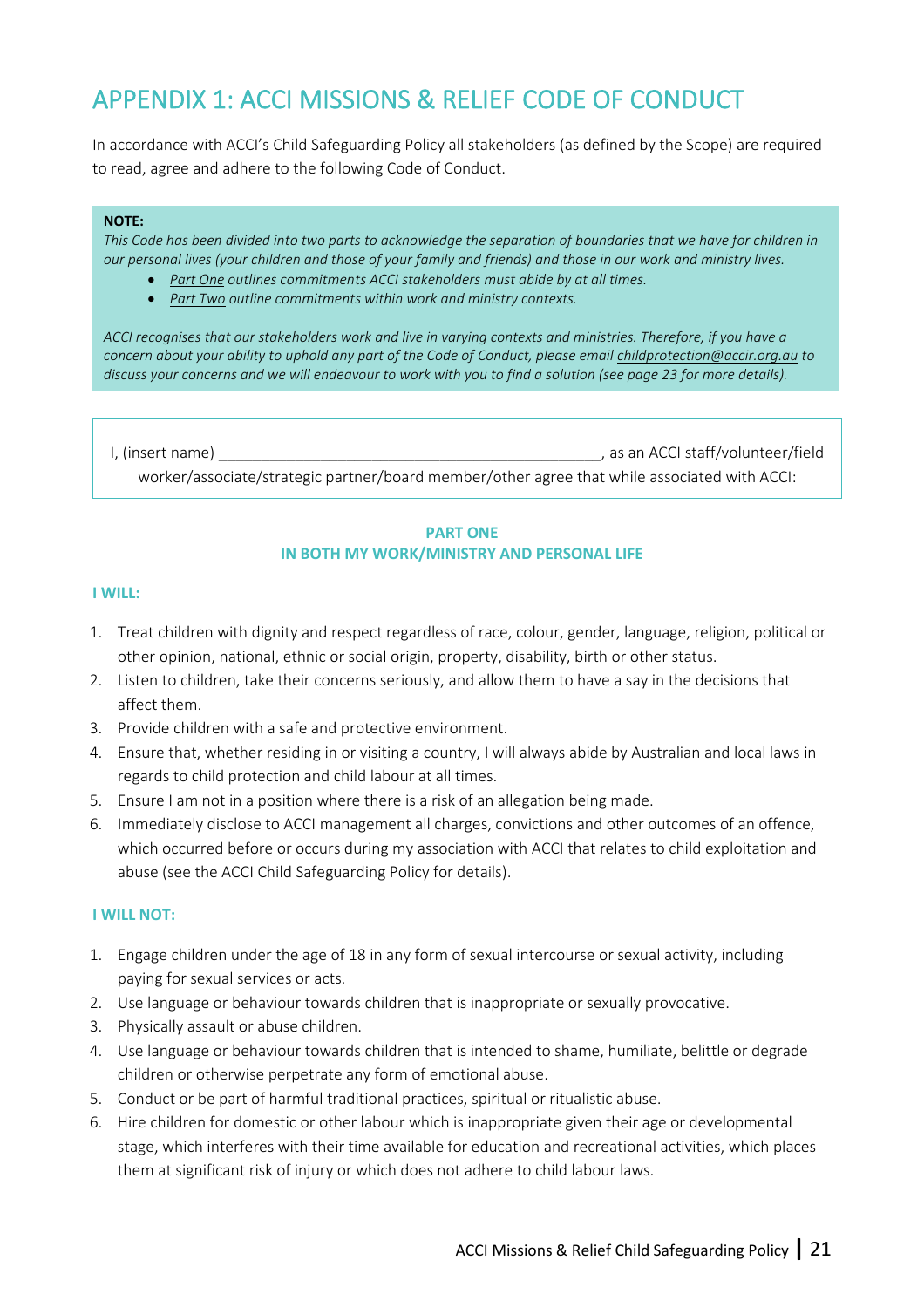- 7. Use any form of media and technology (including but not limited to computers, mobile phones, video cameras, cameras or social media) to exploit or harass children.
- 8. View or access child pornography through any source or medium.
- 9. Participate in orphanage tourism/volunteerism including visiting or volunteering in a residential care centre where I am not a key stakeholder. I will also not be involved in facilitating orphanage tourism through sending, organising or receiving teams (of non-stakeholders) for the purpose of volunteering or visiting a residential care centre.

## **PART TWO IN ADDITION TO THE ABOVE, WITHIN MY WORK/MINISTRY LIFE**

#### **I WILL:**

- 1. Be committed to creating a culture of openness and mutual accountability in my workplace/ministry, to enable all child safeguarding issues or concerns to be raised and discussed and where abusive behaviour is challenged.
- 2. Ensure that the risks of working alone are minimised by using the 'two-adult rule'. Whenever possible, I will ensure that another adult is present or within reach when I am working with children with whom I am in a position of trust or authority. If two staff members are not available, I will stay in public view or a trusted member of the family/community may accompany me and the child/ren.
- 3. Ensure that in any children's programmes, children will have privacy for all their personal needs such as toileting, changing, bathing and dressing.
- 4. I will comply with the ACCI Communications Policy, which states that to photograph or video a child I must obtain informed consent from the child and his/her parents/guardians (see Communications Policy for details).
- 5. Immediately report any concerns or allegations I have of child abuse in accordance with the ACCI Child Safeguarding Policy.

## **I WILL NOT:**

- 1. Touch (including holding, hugging and kissing) a child in a way that is unnecessary or inappropriate to the culture or circumstance.
- 2. Do things of a personal nature for a child that they could do for themselves (such as assistance with toileting, bathing or changing clothes). Where a child cannot do such things for themselves, I will ensure I follow the "two adult rule".
- 3. Hit, smack or otherwise physically assault, punish or abuse children, even where this may be culturally acceptable.
- 4. Give or supply any child with alcohol or illegal drugs or be intoxicated or under the influence of alcohol or drugs prior to, or whilst, engaging with any child.
- 5. Spend time with a child alone, take a child to my own home or visit a child where I may be alone with that child. In the case where I have a friendship with the parents, which is not based on a position of trust, authority or dependency, and the parents give permission for me to care for the child, I may do so whilst maintaining the other commitments of this code.
- 6. Sleep in the same bed as a child.
- 7. Sleep in the same room as a child. If a child is sick, in hospital, in residential care or, for another reason, the child cannot sleep in a room alone and I am unable to organise a family member to stay with the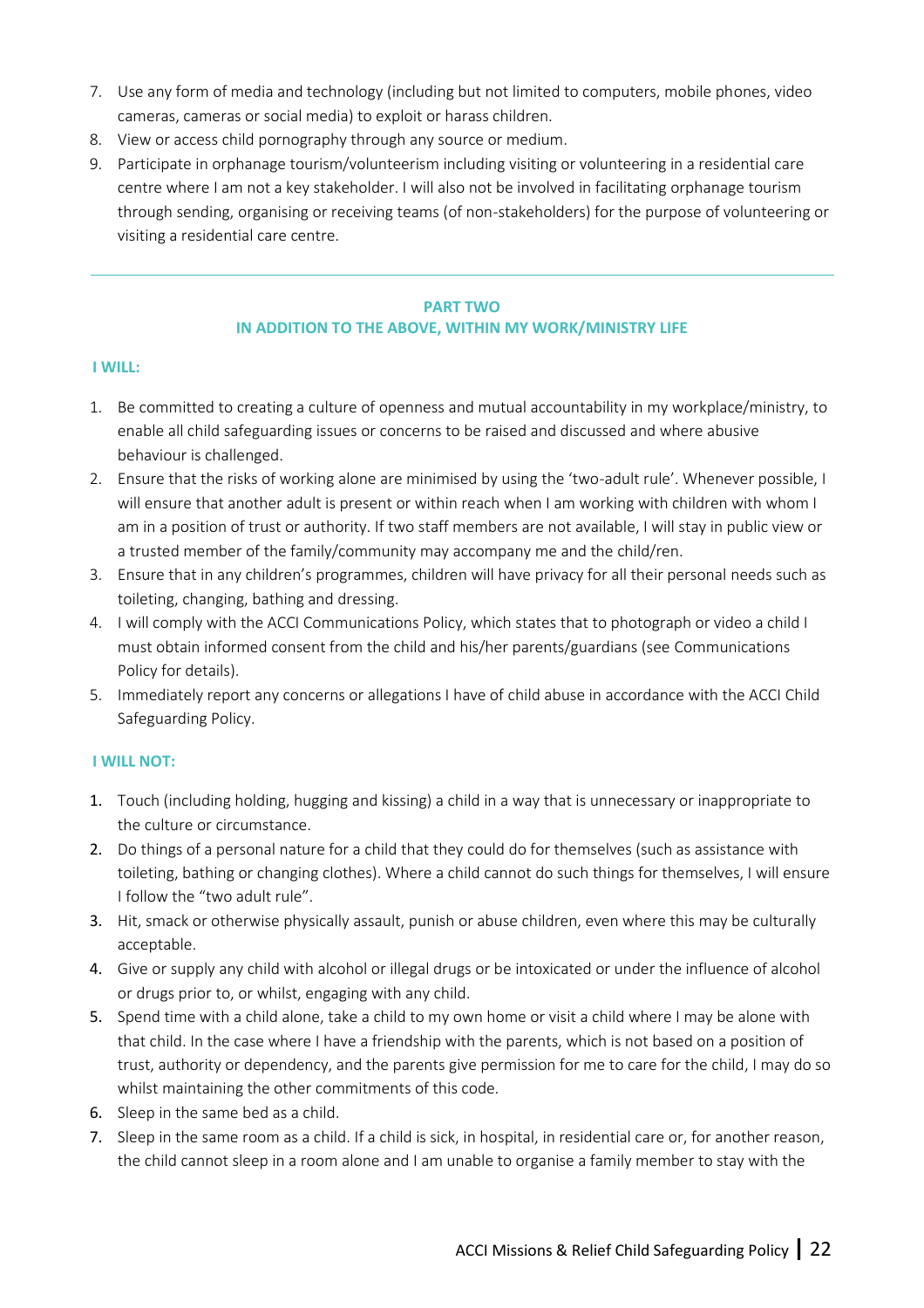child, I will ensure that I follow the "two-adult rule" and that neither adult sleeps in the same bed as the child.

- 8. Show favouritism to children or give children preferential treatment based on (but not limited to) their age, race, gender, religion or place in local society. *This includes strongly advising against giving gifts to an individual child from you personally. Adults need to be aware that the giving of gifts can be seen as a gesture to bribe or groom a child and can contribute to a power imbalance that is to be minimised.*
- 9. Exchange personal contact details with children.
- 10. Utilise workers/volunteers who pose a known risk to children's safety.
- 11. Put photos, videos or other identifying information of a child on social media without informed consent from the child and his/her parents/guardians.

**I understand that it is my responsibility to keep up to date with the latest ACCI child safeguarding information. It is also my responsibility to ensure that I adhere to the above Code of Conduct.**

**Signed: \_\_\_\_\_\_\_\_\_\_\_\_\_\_\_\_\_\_\_\_\_\_\_\_\_\_\_\_\_\_\_\_\_\_\_\_\_\_\_\_\_\_\_\_\_\_\_\_Date: \_\_\_\_\_\_\_\_\_\_\_\_\_\_\_\_\_\_\_\_\_**

#### **Note: What if I have concerns about my ability to uphold the code of conduct?**

*ACCI understand that we each work and live in a variety of contexts and at times the boundaries between our work, ministry and personal lives may get blurred. However, ACCI believe that having an agreed standard will help to protect ourselves, our staff, our organisation, our ministries and most importantly the children who we engage*  with. ACCI have kept this, as well as the minimum standards expected, in mind when developing this Code.

*It is important to note that if a concern was raised about you, the scope of an internal investigation would involve determining whether you breached the Code. Therefore, if you have a concern about your ability to uphold any of the above commitments in the ACCI Code of Conduct, please email us at [childprotection@accir.org.au](mailto:childprotection@accir.org.au) to discuss your situation. ACCI will endeavour to work with you to find a solution.*

*The below table will be used to log any concerns that you have raised about your ability to meet any of the points in this Code. It is important that you raise these concerns with ACCI and that we have documented our agreed actions.* 

#### **INDIVIDUAL LOG OF CONCERNS**

| Code Number | Concern Raised | Agreed Action |
|-------------|----------------|---------------|
|             |                |               |
|             |                |               |
|             |                |               |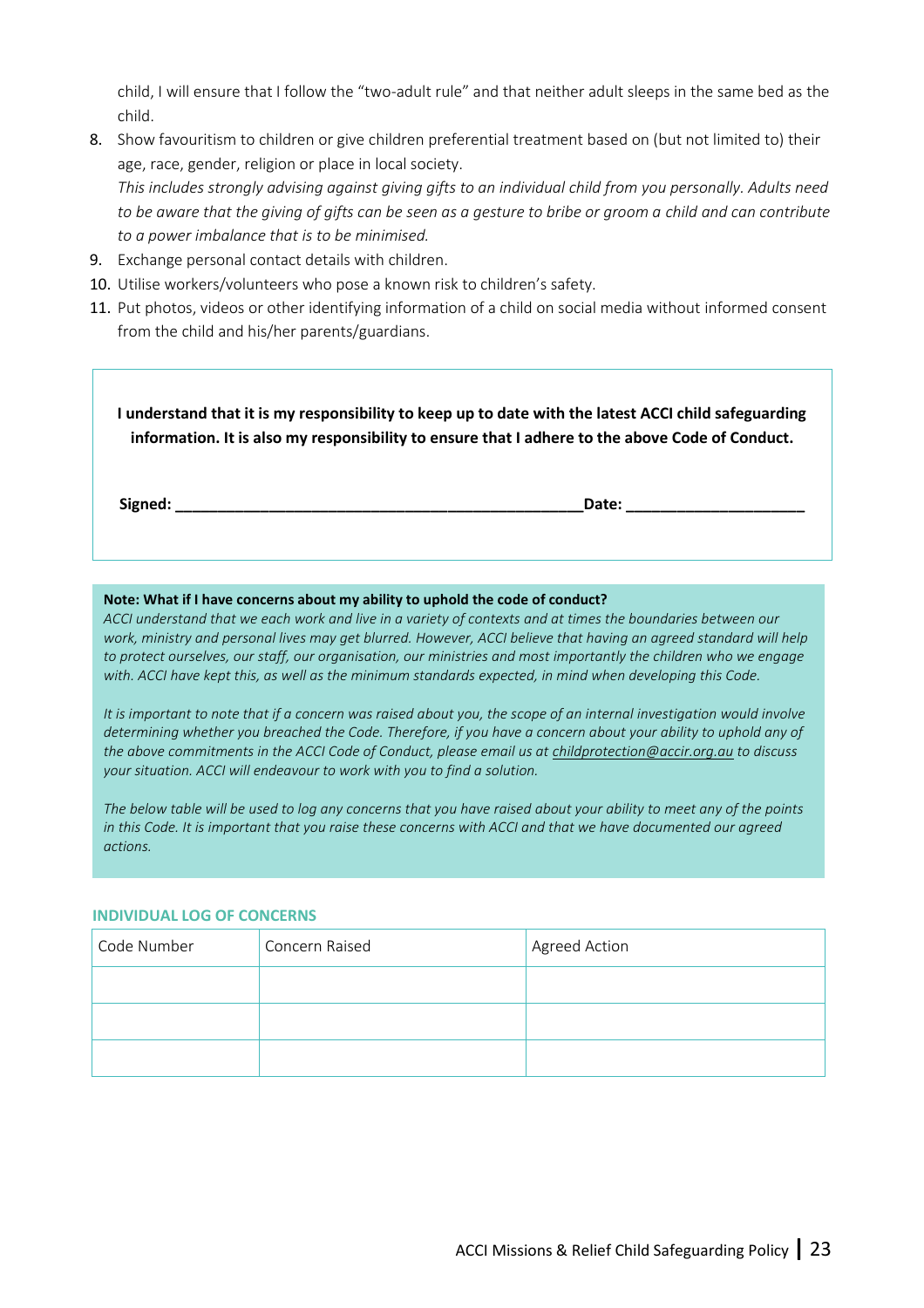# <span id="page-23-0"></span>APPENDIX 2: GLOSSARY

**Bullying -** Bullying is the inappropriate use of power by an individual or group, with intent to injure either physically or emotionally. It is usually deliberate and repetitive. The bullying may be physical or psychological (verbal and non-verbal).

- Physical bullying includes pushing, hitting, punching, kicking or any other action causing injury.
- Verbal bullying includes insults, taunts, threats and ridicules.
- Psychological bullying includes physical intimidation and ostracism.

**Child and Young Person -** A child or young person is regarded to be any person under the age of 18 years, regardless of whether a nation's laws recognise adulthood earlier.

**Child Abuse -** Abuse as defined by the Child Protection Act 1993 can be physical, emotional, sexual or in the form of neglect. Intervention is required where the child has suffered, or is likely to suffer neglect or abuse which is detrimental to the child's wellbeing.

- Physical abuse is commonly characterised by physical injury resulting from practices such as punching, beating, shaking, biting, burning or otherwise harming a child.
- Sexual abuse occurs when an adult or older child, uses their power or authority over the child or takes advantage of the child's trust to involve them in sexual activity. This sexual activity does not just mean sexual intercourse; it means any sexual activity including flashing, fondling, masturbating and oral sex.
- Emotional abuse tends to be a chronic behavioural pattern directed at the child/young person whereby their self esteem and social competence is undermined or eroded over time.
- Neglect is characterised by the failure to provide for the child/young person's basic needs. This can occur through direct and deliberate action or by omission or deliberate inaction to care for the child/young person.

Abuse happens to both male and female children of all ages, ethnicity and social backgrounds, abilities, sexual orientation, religious beliefs and political persuasion. Abuse can be inflicted on a child by both men and women, as well as by young people themselves. In some cases, professionals and other adults working with children in a position of trust also abuse children.

**Child Exploitation -** Child exploitation includes one or more of the following:

- Committing or coercing another person to commit an act or acts of abuse against a child.
- Possessing, controlling, producing, distributing, obtaining or transmitting child exploitation material.
- Committing or coercing another person to commit an act or acts of grooming or online grooming<sup>3</sup>.

**Child Exploitation Material -** Material, irrespective of its form, which is classified as child abuse material or child pornography material<sup>4</sup>.

<sup>3</sup>*AusAID (2013), Child Protection Policy.*

<sup>4</sup> *AusAID (2013), Child Protection Policy.*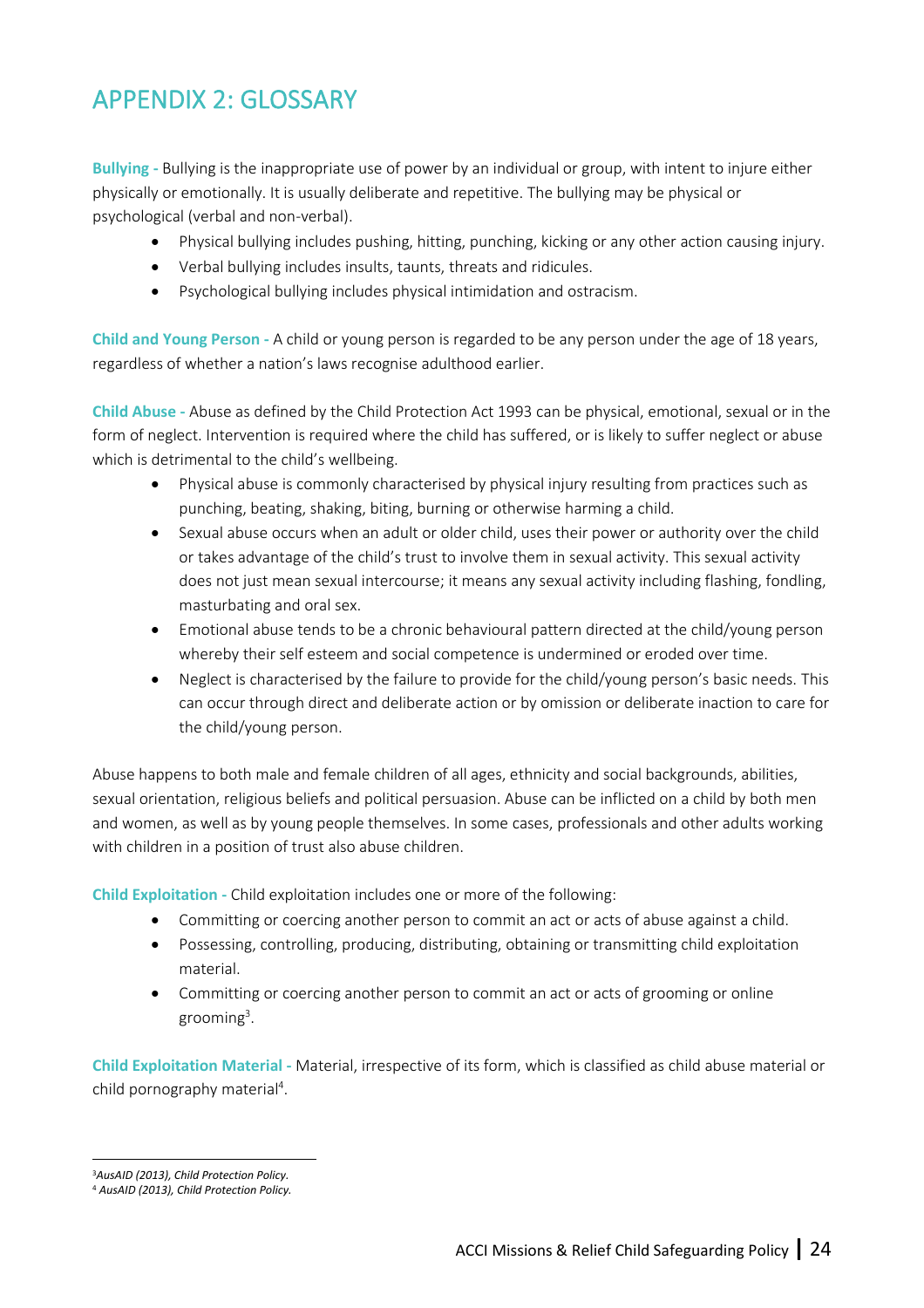**Child Protection -** Child Protection is the term used to describe the responsibilities and activities undertaken to prevent or stop children being abused or maltreated.

**Child Safeguarding -** Safeguarding is a relatively new term which is broader than 'child protection' as it also includes prevention. Safeguarding has been defined as:

- All agencies working with children, young people and their families taking all reasonable measures to ensure that the risks of harm to children's welfare are minimised; and
- Where there are concerns about children and young people's welfare, all agencies taking appropriate actions to address those concerns, working to agreed local policies and procedures in full partnership with other local agencies.<sup>5</sup>

## **Child-Sex Tourism -** ECPAT International defines child-sex tourism as:

'…the commercial sexual exploitation of children by men or women who travel from one place to another, usually from a richer country to one that is less developed, and there engage in sexual acts with children, defined as anyone aged under 18 years of age.' (ECPAT International, 2006)

**Children in Emergencies -** Children in emergencies are especially vulnerable to abuse and exploitation. In an emergency or crisis situation, children are extremely vulnerable when they become part of a displaced or traumatised population.

**Duty of Care -** Duty of Care is a common law concept that refers to the responsibility of the organisation to provide children with an adequate level of protection against harm. It is the duty of the organisation to protect children from all reasonably foreseeable risk of injury.

**Exposure to Domestic Violence -** Domestic violence occurs when children and young people witness or experience the chronic domination, coercion, intimidation and victimisation of one person by another by physical, sexual or emotional means within intimate relationships.

**Grooming -** Grooming is a process where the offender prepares the victim for sexual activity at a later time. Grooming does not necessarily involve any sexual activity or even discussion of sexual activity. For example, it may only involve establishing a relationship with the child, parent or carer for the purpose of facilitating sexual activity at a later time. Grooming can be conducted in person or online, for example via interaction through social media, web forums and emails. Offenders often establish friendships with not only the victim but also the parents or guardians to gain their trust. They look for or manipulate opportunities to be with their victims such as offering to babysit for busy parents, or offering to pick children up from school or take them to sport.

In some jurisdictions grooming can be a criminal offence even if no sexual activity, sexual discussion or exposures to indecent materials or intoxicating substances have taken place<sup>6</sup>.

**Particularly Vulnerable Children -** Children outside the family environment including those in institutions, at work, on the streets, in war zones and emergencies are particularly vulnerable to abuse.

<sup>5</sup> Safeguarding Children (2005), The 2nd Joint Chief Inspectors Report on Arrangements to Safeguard Children. A broader definition can be found in Working Together to Safeguard Children.

<sup>6</sup> Victoria Betrayal of Trust Factsheet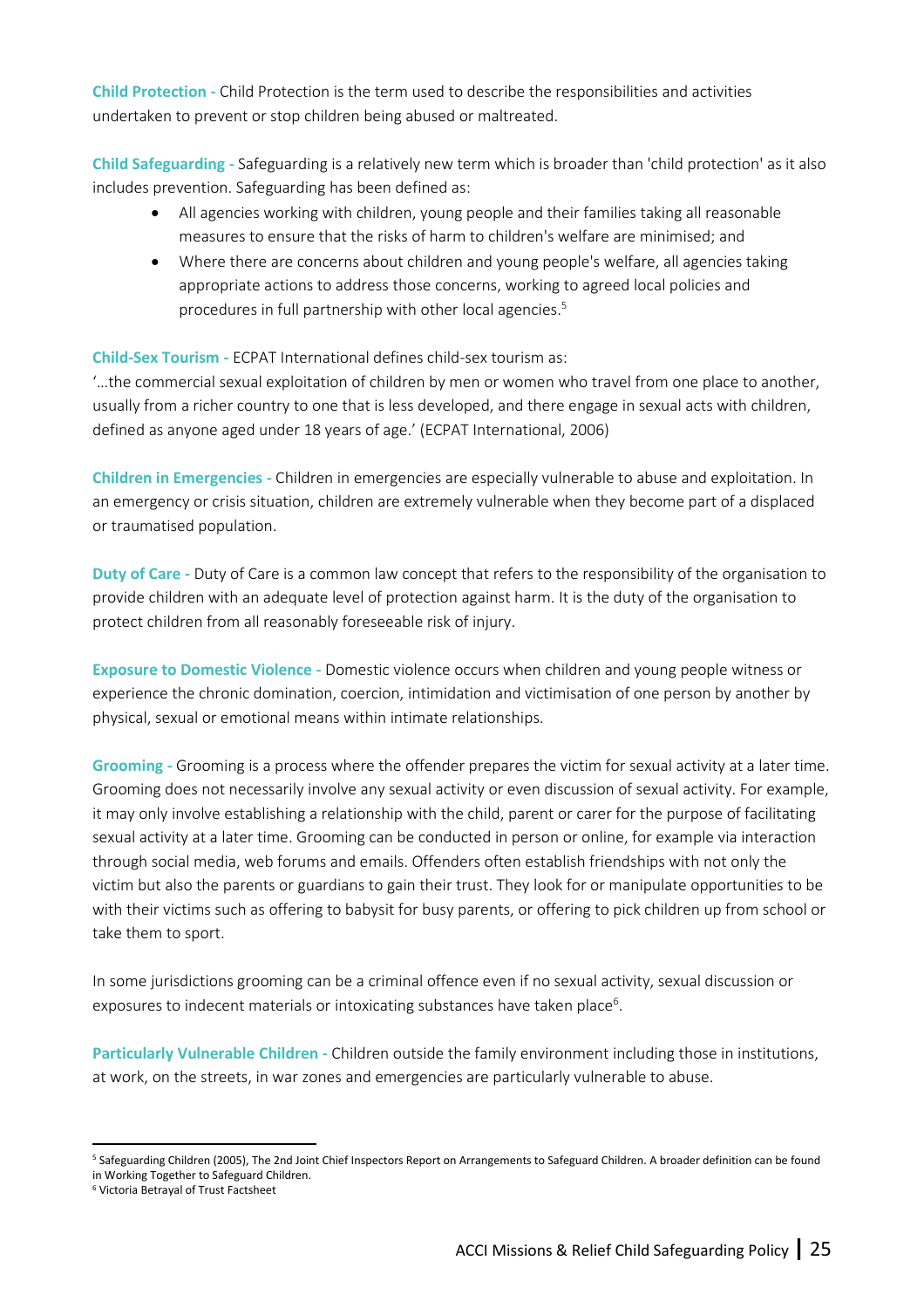**Reportable Allegation -** A 'reportable allegation' under the Victorian Reportable Conduct Scheme is defined as any information that leads a person to form a 'reasonable belief' that a person has committed reportable conduct. The Act sets out the five types of reportable conduct, which are:

- sexual offences (against, with or in the presence of, a child)
- sexual misconduct (against, with or in the presence of, a child)
- physical violence (against, with or in the presence of, a child)
- behaviour that is likely to cause significant emotional or psychological harm significant neglect.

For more information - https://ccyp.vic.gov.au.

**Voluntourism and Orphanage Tourism -** The term voluntourism refers to volunteer placements, shortterm visits or holidays that incorporate a volunteering component or a visit to a local development or welfare project, usually run by private organisations. Orphanage tourism refers specifically to voluntourism that occurs within orphanages or any form or residential care by someone who is not a key stakeholder or staff member of that specific residential care facility<sup>7</sup>.

*Note: Unless otherwise stated all definitions are from or adapted from "ACFID Code of Conduct: Guidelines for the Development of a Child Protection Policy" (July 2008).* 

<sup>7</sup> ACCI Policy Regarding Visitors and Volunteers in Residential Care Projects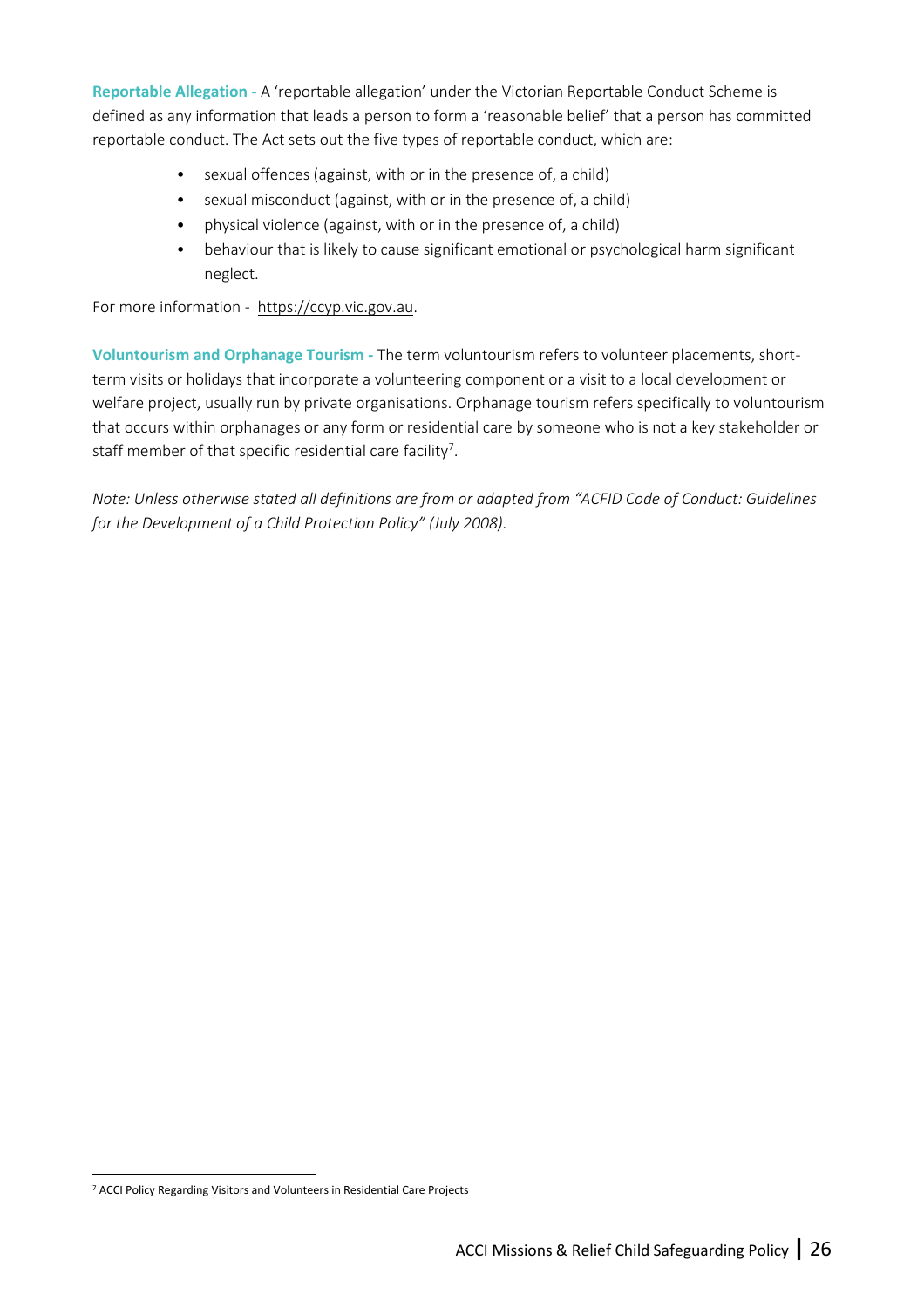# <span id="page-26-0"></span>APPENDIX 3: CONFIDENTIAL INCIDENT REPORTING FORM



In accordance with ACCI 's reporting procedures, any incident, belief or suspicion of a child protection violation is to be reported and the information passed on to the ACCI Child Safeguarding Officer. This includes child abuse, child exploitation, possession of child exploitation material or non-compliance with ACCI Child Safeguarding Policy. Activities or practices in ACCI projects that do not protect the best interests of the child or do not meet applicable local laws or standards must also be reported.

Please note:

- In no way, nor under any circumstances, is anyone on the field or in Australia to attempt to persuade someone not to notify, or even to delay notifying, authorities in the case of a child safeguarding concern.
- It is not your responsibility to investigate even for the purpose of gathering information for this form. It is sufficient to just report on what you observed, aware of or were told.

#### PART ONE: ABOUT YOU (Note: This form is to be filled out by the person making the report)

| Relationship with ACCI (e.g. Field Worker, Employee, Volunteer etc): [100] [20] [20] [20] [20] [20] [20] [20]   |                                     |
|-----------------------------------------------------------------------------------------------------------------|-------------------------------------|
|                                                                                                                 |                                     |
| PART TWO: CHILD'S DETAILS                                                                                       |                                     |
|                                                                                                                 | Age: _________________Gender: F / M |
| Any other relevant details or issues to be aware of (e.g. cultural issue, disability, ethnicity, religion etc): |                                     |
|                                                                                                                 |                                     |
|                                                                                                                 |                                     |
|                                                                                                                 |                                     |
| Is the child aware of this referral? Yes/No Is the parent/guardian aware of this referral? Yes/No               |                                     |
| Where is the child now? Is s/he in a place of safety and are there any immediate medical issues?                |                                     |
|                                                                                                                 |                                     |

\_\_\_\_\_\_\_\_\_\_\_\_\_\_\_\_\_\_\_\_\_\_\_\_\_\_\_\_\_\_\_\_\_\_\_\_\_\_\_\_\_\_\_\_\_\_\_\_\_\_\_\_\_\_\_\_\_\_\_\_\_\_\_\_\_\_\_\_\_\_\_\_\_\_\_\_\_\_\_\_\_\_\_\_\_\_\_\_\_\_\_\_\_\_\_\_\_\_\_\_\_

PART THREE: YOUR CONCERN

- Child safeguarding concern:
	- Observed/suspected by yourself
	- Disclosure by the child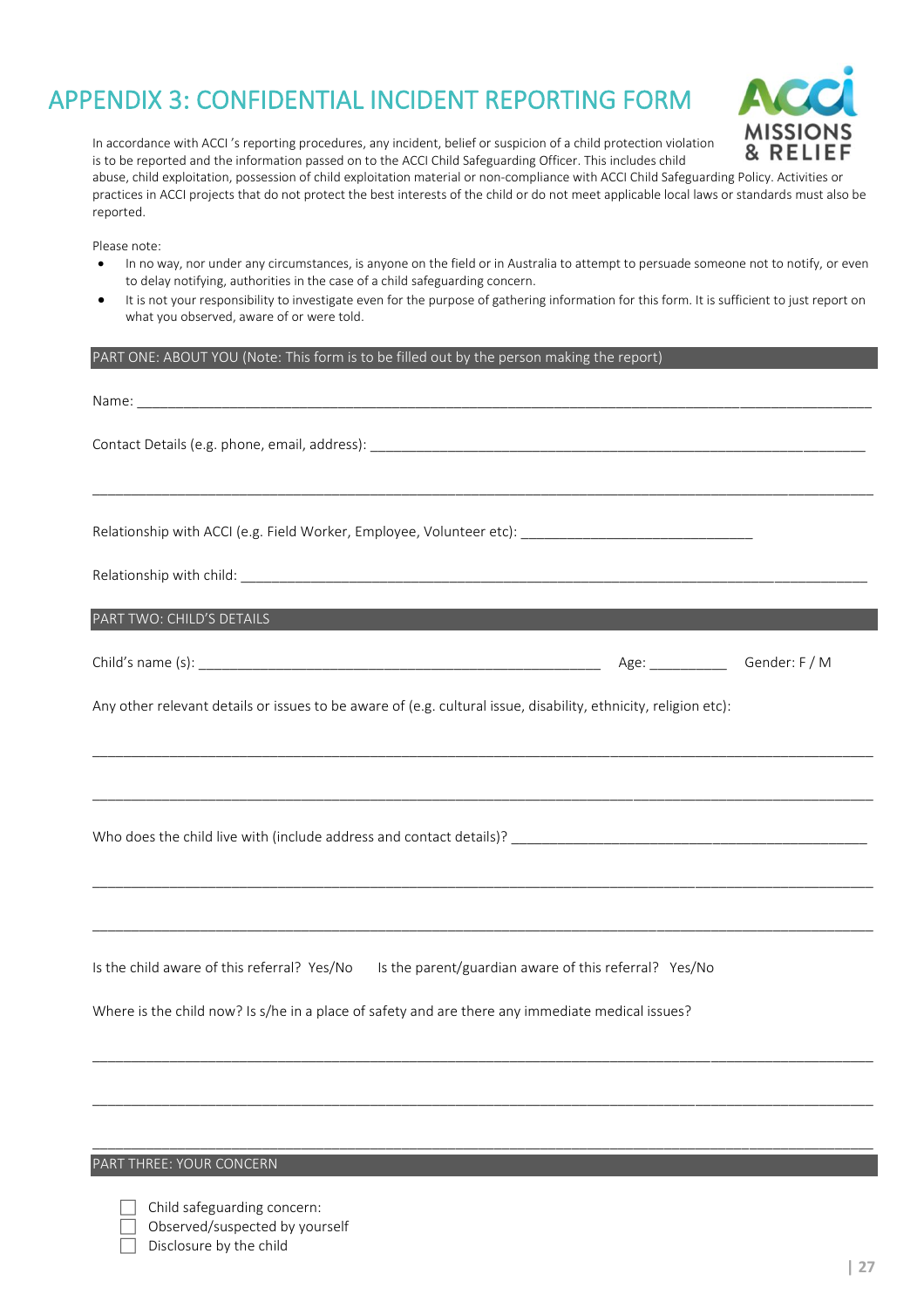Allegation made by (name & details) \_\_\_\_\_\_\_\_\_\_\_\_\_\_\_\_\_\_\_\_\_\_\_\_\_\_\_\_\_\_\_\_\_\_\_\_\_\_\_\_\_\_\_\_\_\_\_\_\_\_\_\_\_\_\_\_\_\_\_\_\_\_\_\_

Date(s), time(s) and location(s) of incident(s): \_\_\_\_\_\_\_\_\_\_\_\_\_\_\_\_\_\_\_\_\_\_\_\_\_\_\_\_\_\_\_\_\_\_\_\_\_\_\_\_\_\_\_\_\_\_\_\_\_\_\_\_\_\_\_\_\_\_\_\_\_\_\_

Who is the person suspected?

- $\Box$  ACCI Staff, Field worker or other representative
- Staff of an ACCI Strategic Partner
- $\Box$  Someone in the community

Name and other relevant details of person suspected (e.g. address, job position, relationship with child, etc.):

#### Details of Report

Please include the following:

• Details of the child safeguarding concern or incident (Include what is alleged to have happened? What were the circumstances etc)

\_\_\_\_\_\_\_\_\_\_\_\_\_\_\_\_\_\_\_\_\_\_\_\_\_\_\_\_\_\_\_\_\_\_\_\_\_\_\_\_\_\_\_\_\_\_\_\_\_\_\_\_\_\_\_\_\_\_\_\_\_\_\_\_\_\_\_\_\_\_\_\_\_\_\_\_\_\_\_\_\_\_\_\_\_\_\_\_\_\_\_\_\_\_\_\_\_\_\_\_\_

\_\_\_\_\_\_\_\_\_\_\_\_\_\_\_\_\_\_\_\_\_\_\_\_\_\_\_\_\_\_\_\_\_\_\_\_\_\_\_\_\_\_\_\_\_\_\_\_\_\_\_\_\_\_\_\_\_\_\_\_\_\_\_\_\_\_\_\_\_\_\_\_\_\_\_\_\_\_\_\_\_\_\_\_\_\_\_\_\_\_\_\_\_\_\_\_\_\_\_\_\_

\_\_\_\_\_\_\_\_\_\_\_\_\_\_\_\_\_\_\_\_\_\_\_\_\_\_\_\_\_\_\_\_\_\_\_\_\_\_\_\_\_\_\_\_\_\_\_\_\_\_\_\_\_\_\_\_\_\_\_\_\_\_\_\_\_\_\_\_\_\_\_\_\_\_\_\_\_\_\_\_\_\_\_\_\_\_\_\_\_\_\_\_\_\_\_\_\_\_\_\_\_

- Write down exactly what the child or other person has said (in his/her own words) and what you said (NB: Do not ask the child leading question-record actual details)
- Observations made by you (e.g. observed injures, persons perceived emotional state etc. Mark which observations are fact or opinion)

Have local authorities/external agencies been notified? Yes/No Date of notification: \_\_\_\_\_\_\_\_\_\_\_\_\_\_\_\_\_\_\_\_\_\_\_\_

Explain (e.g. name of authorities/agency, advice received, actions etc):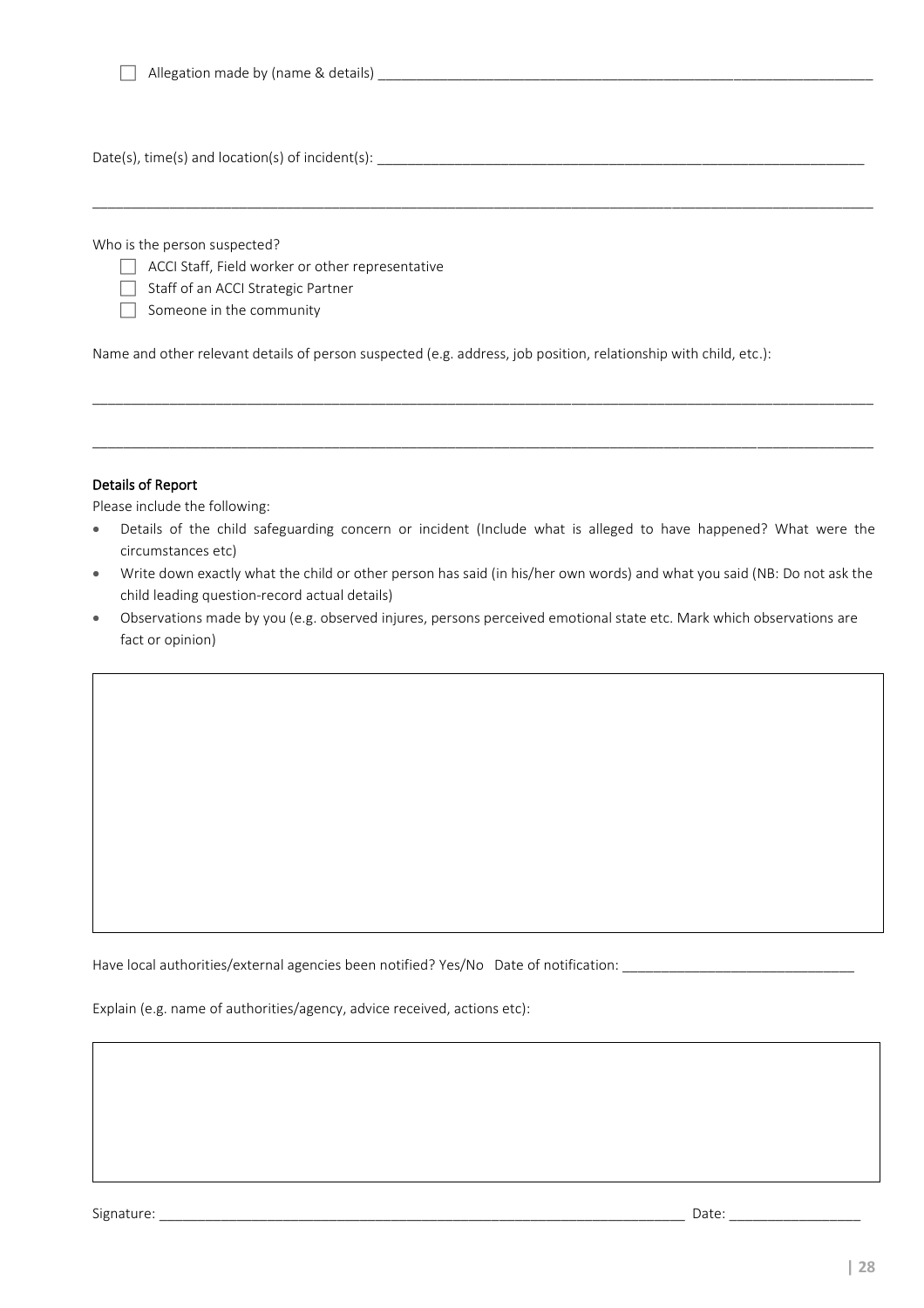#### PART FOUR: TO BE FILLED OUT BY ACCI MISSIONS & RELIEF CSO

Date matter was referred: \_\_\_\_\_\_\_\_\_\_\_\_\_\_\_\_\_\_\_\_\_ Date responded to complainant: \_\_\_\_\_\_\_\_\_\_\_\_\_\_\_\_\_\_\_\_

Investigation: How was the investigation conducted? Who was involved in the investigation, roles and responsibilities? Include key dates of investigation.

Findings & Comments:

Actions: Include action taken and any continued follow-up needed.

Lessons Learned: Strengths and weaknesses in areas such as the Child Safeguarding Policy and its implementation and management etc.

Recommendations: To prevent possible child safeguarding violations and improve the investigation process in the future.

Report prepared by: \_\_\_\_\_\_\_\_\_\_\_\_\_\_\_\_\_\_\_\_\_\_\_\_\_\_\_\_\_\_\_\_\_\_\_\_\_\_\_\_\_\_\_\_\_\_\_\_\_\_\_\_\_\_\_\_

Signed: \_\_\_\_\_\_\_\_\_\_\_\_\_\_\_\_\_\_\_\_\_\_\_\_\_\_\_\_\_\_\_\_\_\_\_\_\_\_\_\_\_\_\_\_\_\_\_\_\_\_\_\_\_\_\_\_\_\_\_\_\_\_\_\_\_\_ Date: \_\_\_\_\_\_\_\_\_\_\_\_\_\_\_\_\_\_\_\_\_\_

General Manager Name: \_\_\_\_\_\_\_\_\_\_\_\_\_\_\_\_\_\_\_\_\_\_\_\_\_\_\_\_\_\_\_\_\_\_\_\_\_\_\_\_\_\_\_\_\_\_\_\_\_\_\_\_

Signed: \_\_\_\_\_\_\_\_\_\_\_\_\_\_\_\_\_\_\_\_\_\_\_\_\_\_\_\_\_\_\_\_\_\_\_\_\_\_\_\_ \_\_\_\_\_\_\_\_\_\_\_\_\_\_\_\_\_\_\_\_\_\_\_\_\_\_ Date: \_\_\_\_\_\_\_\_\_\_\_\_\_\_\_\_\_\_\_\_\_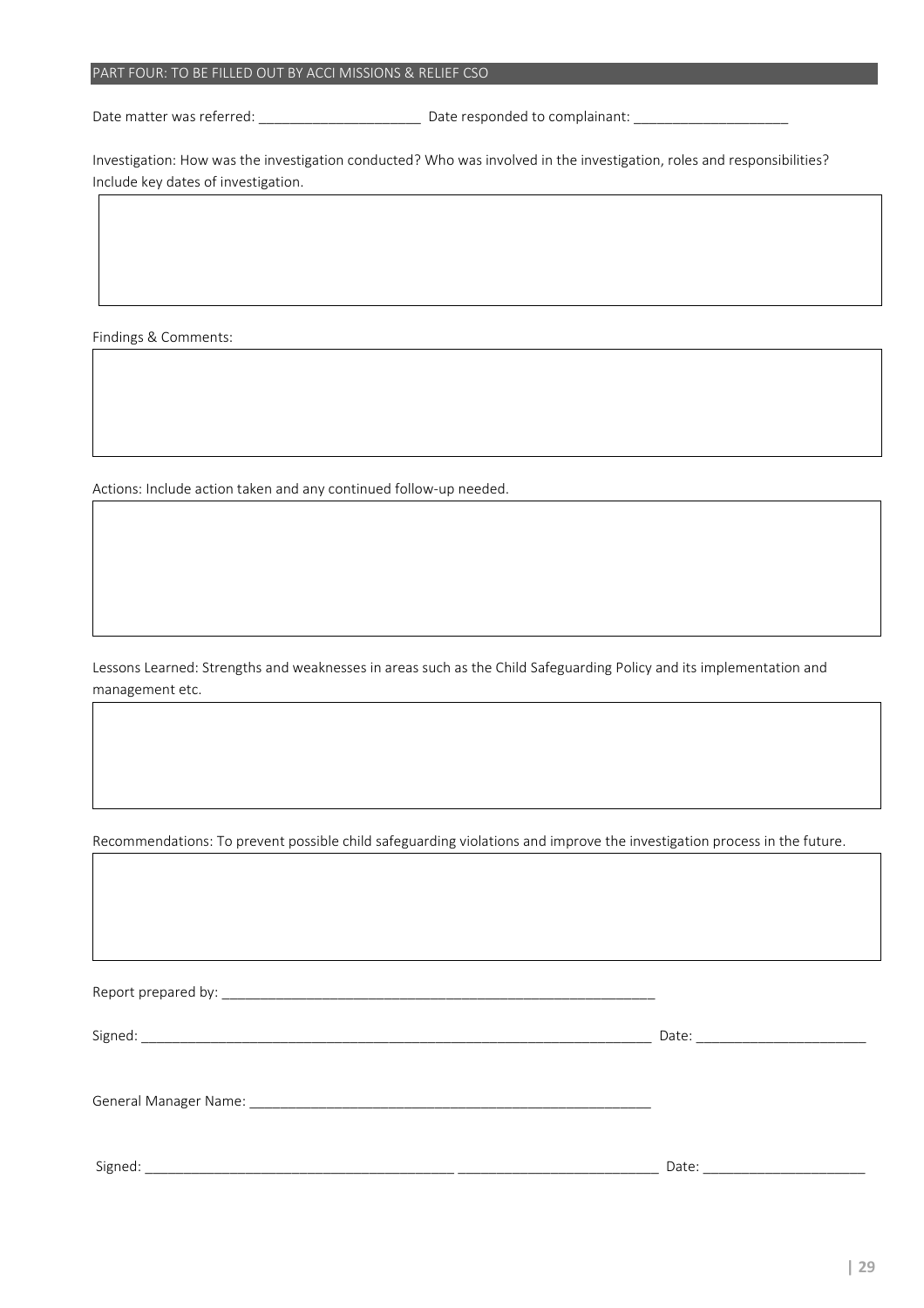# <span id="page-29-0"></span>APPENDIX 4: INHERENT CHILD SAFEGUARDING ASSESSMENT



## CHILD SAFEGUARDING INHERENT RISK ASSESSMENT STEPS

- PART 1 Inherent Risk Assessment
- PART 2 Identify Risk Rating for your Organisation
- PART 3 Review current Child Protection Controls

## PART 1 – Inherent Risk Assessment

Consider the below 3 questions in making an inherent risk assessment, and remember to consider your key categories of stakeholders:

- Staff including but not limited to employees, contractors and consultants;
- Volunteers including but not limited to office and event based volunteers;
- Members of your governing board; and
- Partners including any organisation or group you work with in implementing these activities.

## Question 1: Does the activity involve any contact with children?

Contact with children means being engaged in an activity or in a position that involves or may involve contact with children, either under the position description or due to the nature of the work environment. This means physical contact, face-to-face contact, oral communication, written communication or electronic communication. Contact also covers contact with children in the community not associated with the work being performed. Examples of where it is determined there will be contact with children include:

- Any international work, in particular working in remote/rural locations
- Oral and written communication (including electronic communication) relating to a child
- Access to data relating to a person under 18
- Public diplomacy, official functions, visits or other communication activity involving photography, filming, videoing or social media activities where children are present
- Visiting premises that provide services to children e.g. schools, health or residential facilities.
- Any community consultation (data collection, surveying, training)
- Women and Gender focussed activities
- Health Sector Programs

## *Do any of these statements apply to any of your stakeholders? (staff, volunteers, partners, board etc)*

|                                                                                                                                    | Yes/No |
|------------------------------------------------------------------------------------------------------------------------------------|--------|
| Personnel deployed internationally (outside their usual country of residence)                                                      |        |
| Personnel working in a remote and/or rural location                                                                                |        |
| Involves in infrequent activities alone with children<br>(not frequently enough to be working with children)                       |        |
| Involves activities that are away from organisation location                                                                       |        |
| Involves infrequently in meeting one-on-one with children<br>(not frequently enough to be working with children)                   |        |
| Involves unpredictable or remote settings                                                                                          |        |
| Involve direct one-on-one or group access to children online                                                                       |        |
| Involves supervising child-to-child online contact                                                                                 |        |
| Has online access to a child's or children's personal and/or confidential information                                              |        |
| Inadequate/missing safe options in the community for children to report unwanted attention<br>or inappropriate behaviour by others |        |
| Involves educating children and supporting adults on cyber safety                                                                  |        |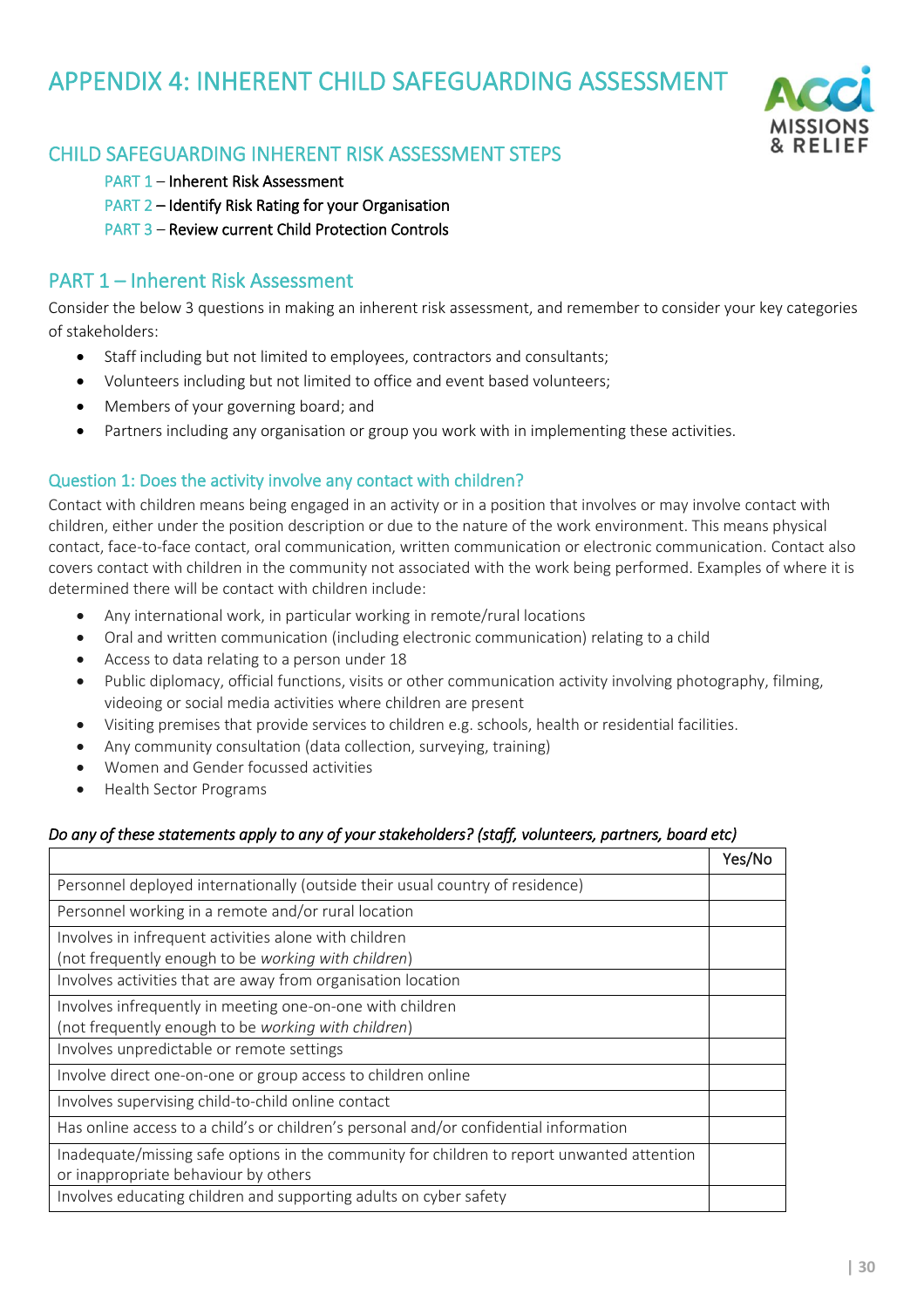#### Question 2: Does the activity involve working with children?

Working with children means being engaged in an activity with a child where the contact would reasonably be expected as a normal part of the activity and the contact is not incidental to the activity. Working includes volunteering or other unpaid work. The risks of child exploitation and abuse generally increase with the frequency of contact, meaning that working with children is inherently higher risk than contact with children.

Examples include any activities or services for children provided in the context of, but not limited to:

- Disability service
- Residential care or any form of child accommodation services
- Child protection services or justice facilities for children
- Childcare services, child education services or children in sports
- Health services or access to sexual and reproductive health
- Counselling and support services for children
- Emergency response or humanitarian assistance to children and families
- Any child-focussed activity or program

#### *Do any of these statements apply to any of your stakeholders? (staff, volunteers, partners, board etc)*

|                                                                                             | Yes/No |
|---------------------------------------------------------------------------------------------|--------|
| Engages with children whose true or cognitive age impacts on their ability to protect       |        |
| themselves                                                                                  |        |
| Engages with children who have challenges that contribute to their vulnerability* (e.g.     |        |
| psychological, situational)                                                                 |        |
| Engages with children who do not have many support systems                                  |        |
| Involves demonstrating a skill to children                                                  |        |
| Position involves need for physical contact/touching children                               |        |
| Involves providing a personal service (e.g. washing, dressing, toileting)                   |        |
| Monopoly on provision of goods and/or services                                              |        |
| Medical<br>$\bullet$                                                                        |        |
| Food distribution                                                                           |        |
| Career training (sports/musical)<br>$\bullet$                                               |        |
| Involves personnel having unsupervised contact with children                                |        |
| Activities/engagement with children is not observed or monitored                            |        |
| Involves developing close, personal, long-term relationships with children                  |        |
| Involves transporting children                                                              |        |
| Involves one or more of the following:                                                      |        |
| One-on-one supervision, overnight supervision, out of town activities, advising or offering |        |
| guidance to children or spending extended periods of time with children e.g. camps          |        |
| Contributes to important decisions regarding the future of children                         |        |
| Has access to personal/confidential information                                             |        |
| Adult has a perceived or actual level of authority (From child perspective)                 |        |
| Requires specific skills, knowledge, qualifications or service eligibility requirements to  |        |
| undertake a child related position                                                          |        |
| Engages with parents/carers whose true or cognitive age impacts on their ability to protect |        |
| their children                                                                              |        |
| Engages with parents/carers who have challenges that contribute to their ability to provide |        |
| care (e.g. psychological, situational)                                                      |        |
| Engages with parents/carers who do not have many support systems                            |        |

Note: Vulnerability can include, Physical and mental disabilities, homelessness, child sex workers or parents who are sex workers, children and families impacted by disasters, displaced, migrants, refugees and asylum seekers, children in contact with the law, children that have been subject to trafficking, orphans, unaccompanied minors and the very young.

#### Question 3: Is the organisation child-focused?

A child-focused organisation is an organisation that answers 'yes' to any of the following questions: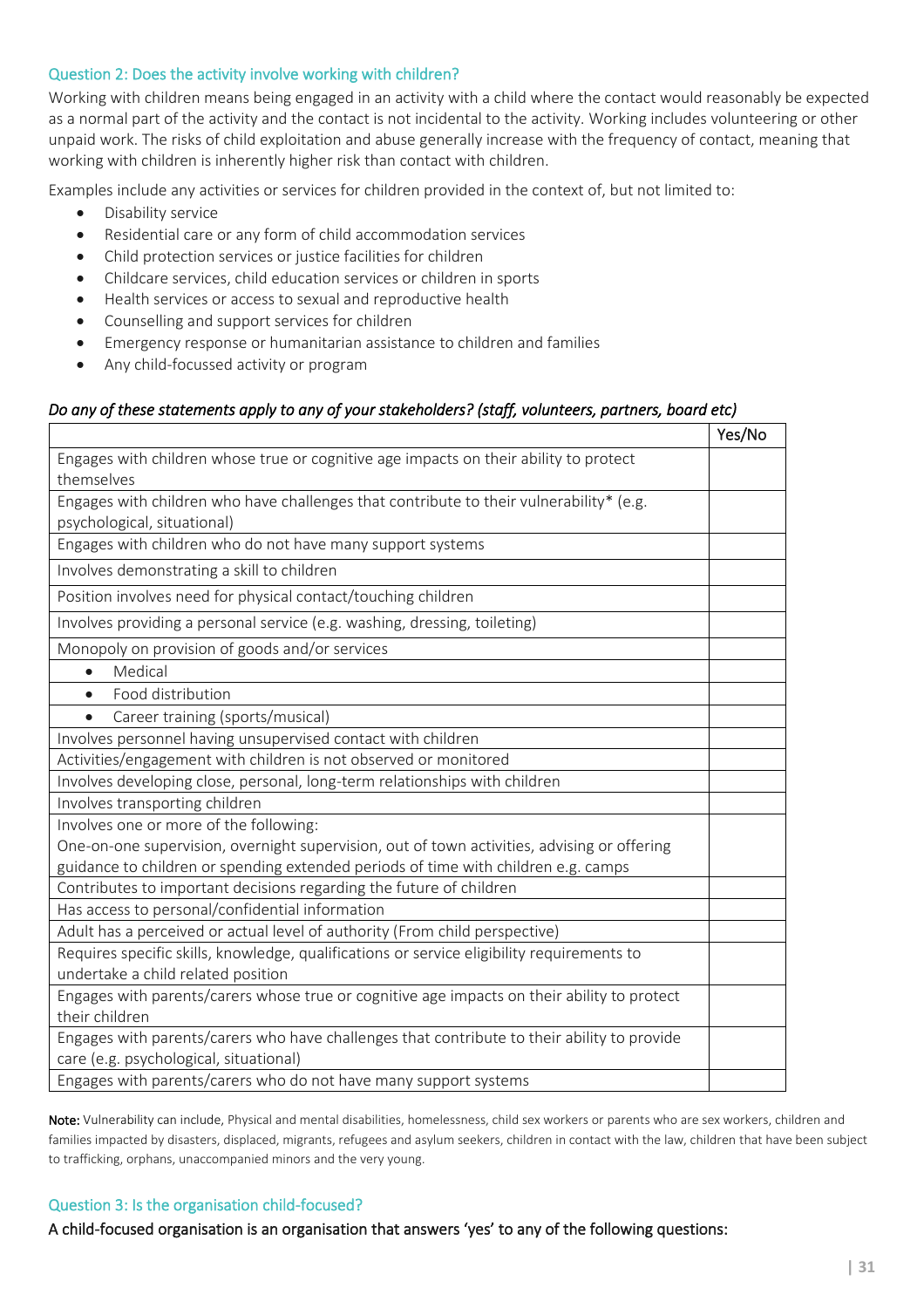|                                                                                                | Yes/No |
|------------------------------------------------------------------------------------------------|--------|
| Part of the ACCI Relief Kinnected Program                                                      |        |
| The organisation across all of its operations provides direct activities/services for children |        |
| The organisation provides humanitarian relief                                                  |        |
| Organisation provides Residential/Orphanage/Shelter services                                   |        |
| Organisation uses a child sponsorship model                                                    |        |
| Organisation allows sponsors to visit with children                                            |        |
| Organisation is part of a 'voluntourism' program                                               |        |
| (Voluntourism is "Volunteer travel, volunteer vacations or voluntourism is travel which        |        |
| includes volunteering for a charitable cause" Voluntourism is a business model that has been   |        |
| shown to be very high risk to children.)                                                       |        |
| Organisation uses children and/or images of children as a 'product' for fundraising activities |        |

# PART 2 – Identify Risk Rating for your Organisation

If you answered yes to any of the statements in the Working with Children question or identified as a Child focussed Organisation you are considered by ACCIR to have high inherent risk.

- *1.* To mitigate that risk a full Child Safeguarding Risk Assessment will need to be completed. *Please contact your ACCI project manager if you need a copy of the template. You do not need to complete part 3 of this assessment.*
- 2. Then review all Child Protection Controls in the light of your Child Safeguarding Risk Assessment and make necessary adjustments. (*See ACCI Child Safeguarding Policy for further details*)

*Please contact your ACCI project manager if you need any assistance in reviewing or updating your Child Protection Controls*

If you have answered yes to any of the questions in the Contact with Children but are not Working with Children or a Child focussed organisation then you are considered by ACCIR to have medium inherent risk.

1. To mitigate that risk please review your current Child Protection Controls (Part 3)

*Please contact your ACCI project manager if you need any assistance reviewing or updating your current Child Protection Controls*

If you have answered no to the statements in all 3 questions you are identified as low inherent risk.

- 1. Ensure that you have signed and abide by the ACCI Child Safeguarding Policy
- 2. Continue to identify any potential risks to children in your current risk assessment process and practice.

*Contact ACCI Project Manager if your program changes increasing your risk rating.*

## PART 3 – REVIEW Current Child Protection Controls (Medium Risk only)

Consider the current child protection controls that are in place as part of your existing child protection policies and procedures. A no response to all or most questions would indicate that controls are not adequate. A yes response to all or most questions would indicate systems are more likely to be adequate or strong.

| Current Child Protection Controls                                  | Yes/No |
|--------------------------------------------------------------------|--------|
| Child Safeguarding/Protection Policy that is less than 3 years old |        |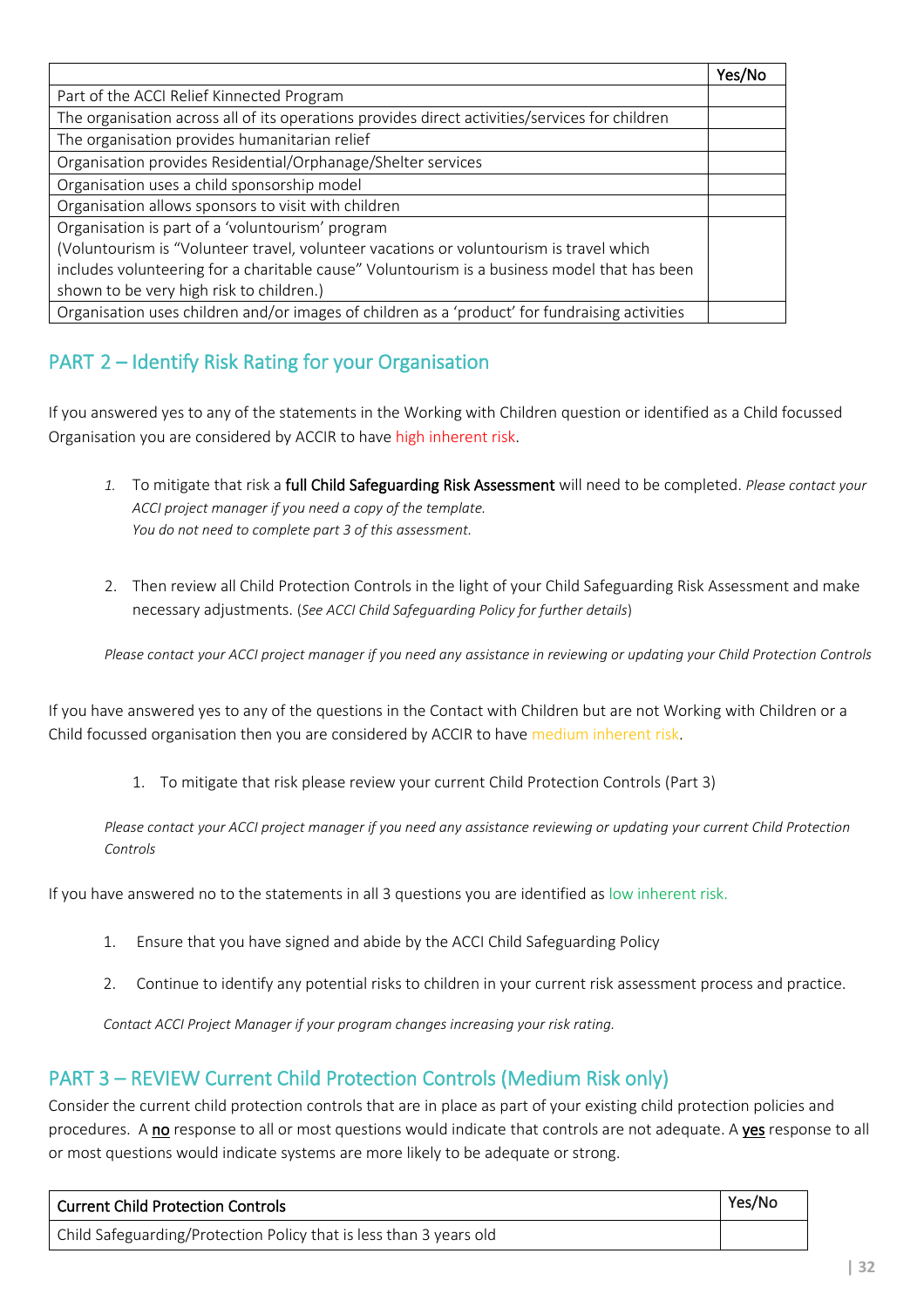| Child Safeguarding/Protection Policy in place that includes a commitment to preventing a<br>person from working with children if they pose an unacceptable risk to children? |  |
|------------------------------------------------------------------------------------------------------------------------------------------------------------------------------|--|
| Risk management practices in place which includes risks to children                                                                                                          |  |
| Recruitment and screening practices completed for all staff, before commencing work                                                                                          |  |
| Notifications/Incident reporting procedures in place                                                                                                                         |  |
| Staff and downstream partners receive child protection training                                                                                                              |  |
| Boundaries for appropriate behaviour/code of conduct are implemented                                                                                                         |  |
| The organisation's employment contracts contain provisions for suspension or transfer to                                                                                     |  |
| other duties of any employee who is under investigation and provisions to dismiss any                                                                                        |  |
| employee after an investigation                                                                                                                                              |  |
| Record keeping procedures are in place (meetings, activities, incidents, reports, logs, record of                                                                            |  |
| complaints, staff performance)                                                                                                                                               |  |
| The organisation ensures their downstream partners (organisations or individuals) comply with                                                                                |  |
| the relevant minimum child protection standards                                                                                                                              |  |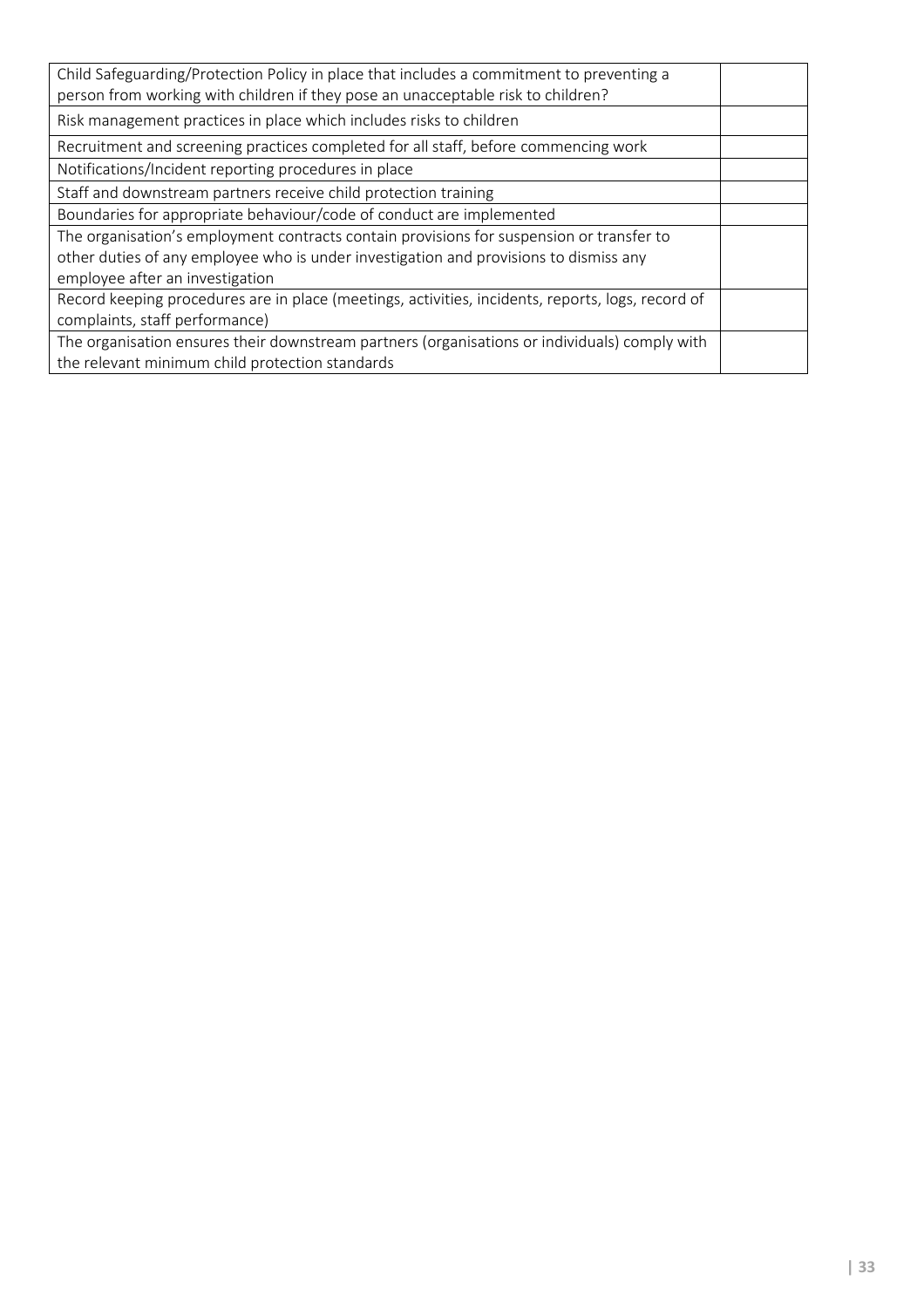# <span id="page-33-0"></span>APPENDIX 5: INTERVIEW AND IMAGE CONSENT FORM

The purpose of this form is to gain consent to interview and capture images of project beneficiaries and participants for use in ACCI publications/promotions. All content must be sourced according to the ACCI Communication Policy. Please Note: This form should be translated for non-English speakers.



|    | PART 1: CONSENT OF SUBJECT                                                                                                                                                                                                                                                                                                                                                      |
|----|---------------------------------------------------------------------------------------------------------------------------------------------------------------------------------------------------------------------------------------------------------------------------------------------------------------------------------------------------------------------------------|
| 1. | I consent to my story and image being recorded and published in ACCI publications and promotional materials<br>both in print and online. I understand that my story can be downloaded from the internet and may be accessed by<br>anyone.<br>Yes<br>Only Print<br>No.                                                                                                           |
| 2. | I consent to my story and image being used by ACCI for the next 5 years (or until I revoke my consent).<br>No - If no, please state how long you consent for your story and image to be used by ACCI:<br>Yes<br>(Note: In the case of survivors of abuse or exploitation, content will be used for a maximum of 2 years unless otherwise<br>specified by the interview subject) |
| 3. | I consent to ACCI using my name and the personal details I disclose in my interview in ACCI publications and<br>promotional materials.<br>Yes, but I would like to OMIT the following details:<br>Yes<br>No<br>Name<br>П.<br>Age<br>$\Box$<br>Specifics of any condition I may have<br>$\Box$<br>Location<br>П.<br>Other (Please specify)<br>$\Box$                             |

I wish to make the following extra requests: \_\_\_\_\_\_\_\_\_\_\_\_\_\_\_\_\_\_\_\_\_\_\_\_\_\_\_\_\_\_\_\_\_\_\_\_\_\_\_\_\_\_\_\_\_\_\_\_\_\_\_\_\_\_\_\_\_\_\_\_

#### PART 2: DETAILS OF SUBJECT

| Name of person being interviewed/photographed: | Age (if a minor): $\overline{\phantom{a}}$ |
|------------------------------------------------|--------------------------------------------|
| Location:                                      | Project:                                   |
| Signature of subject:                          | Date:                                      |

\_\_\_\_\_\_\_\_\_\_\_\_\_\_\_\_\_\_\_\_\_\_\_\_\_\_\_\_\_\_\_\_\_\_\_\_\_\_\_\_\_\_\_\_\_\_\_\_\_\_\_\_\_\_\_\_\_\_\_\_\_\_\_\_\_\_\_\_\_\_\_\_\_\_\_\_\_\_\_\_\_\_\_\_\_\_\_\_\_\_\_\_\_\_\_\_\_

- If the person is under 14 years old a parent or guardian must give consent.
- If the person is 14-18 years old but, in your opinion, is unable to give informed consent, a parent or guardian must also give consent.

| Parent/Guardians name: |  |  |  |  |
|------------------------|--|--|--|--|
|                        |  |  |  |  |

|  | Signature of Parent/Guardian: |  |  |
|--|-------------------------------|--|--|
|--|-------------------------------|--|--|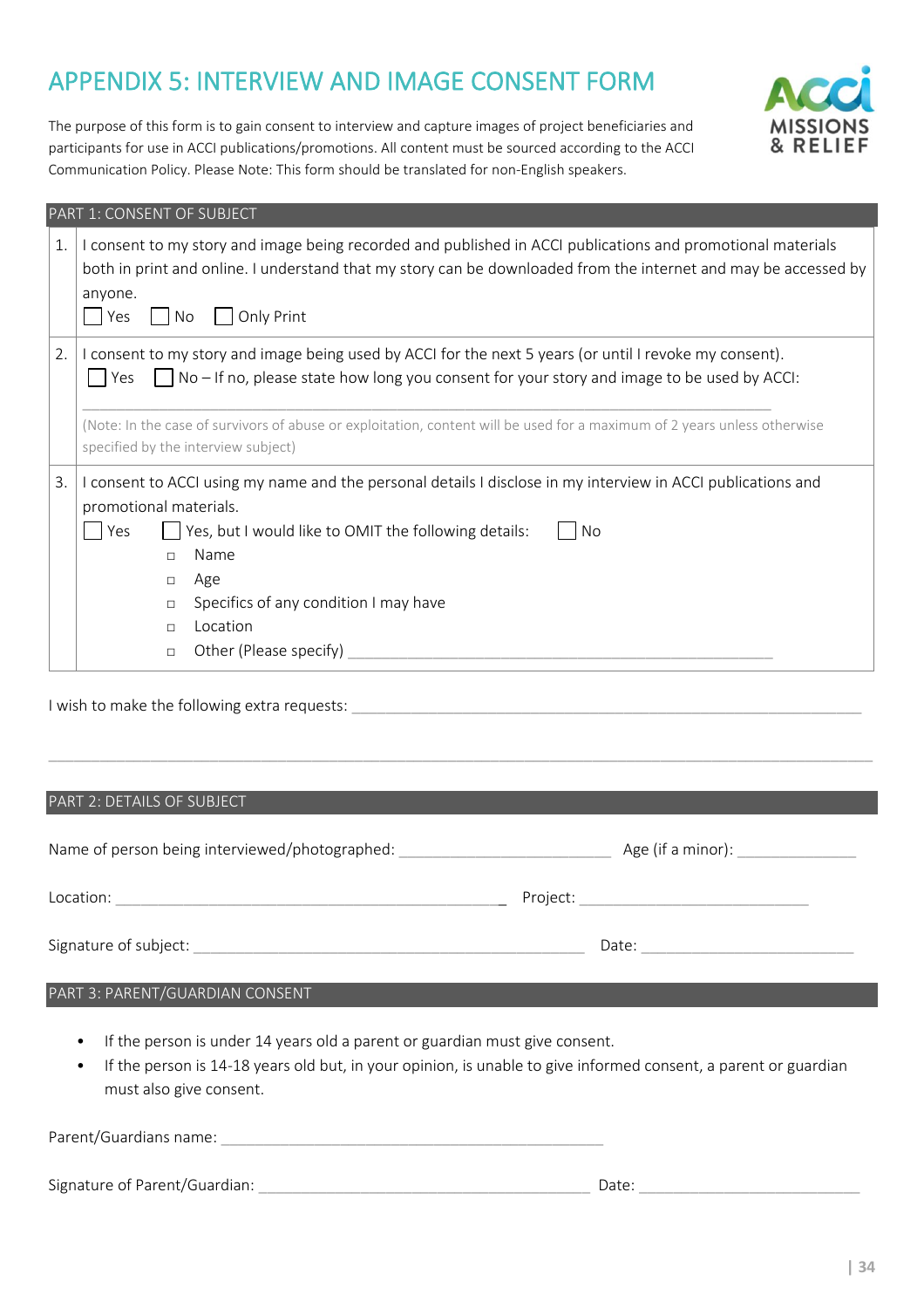## PART 4: ACCI STAFF/FIELD WORKER/PARTNER

#### **MANAGING LEVELS OF RISKS:**

When ACCI staff/Field Workers wish to use images or information about an individual, they should assess the risks of harm or stigma to the individual and act according to the table below in all promotions and communications activities.

As children are always more vulnerable to abuse and exploitation, ACCIR will rank all children as medium to high risk.

| LEVEL OF RISK OF HARM OR | HOW TO ACT ACCORDING TO LEVEL OF RISK                                                                  |
|--------------------------|--------------------------------------------------------------------------------------------------------|
| STIGMA:                  |                                                                                                        |
| <b>LOW</b>               | Faces, first names and geographical location may be revealed.                                          |
| <b>MEDIUM</b>            | Faces, pseudonyms and vague geographical location may be revealed.                                     |
| <b>HIGH</b>              | Faces & visuals to be concealed, pseudonyms to be used and specific locations will not<br>be revealed. |

|                      | Is the person a survivor of abuse or exploitation: |
|----------------------|----------------------------------------------------|
| $\Box$ Yes $\Box$ No |                                                    |

| Is there a risk of harm or stigma to the person if this story is published?           |
|---------------------------------------------------------------------------------------|
| <b>No</b>                                                                             |
| Yes, Medium Risk - If yes, please state below the reason why and any recommendations: |
|                                                                                       |
|                                                                                       |
| Yes, High Risk - If yes, please state below the reason why and any recommendations:   |
|                                                                                       |
|                                                                                       |
|                                                                                       |

Signature of Staff/Field Worker/Partner: \_\_\_\_\_\_\_\_\_\_\_\_\_\_\_\_\_\_\_\_\_\_\_\_\_\_\_\_\_\_\_\_\_\_\_\_ Date: \_\_\_\_\_\_\_\_\_\_\_\_\_\_\_\_\_\_\_\_\_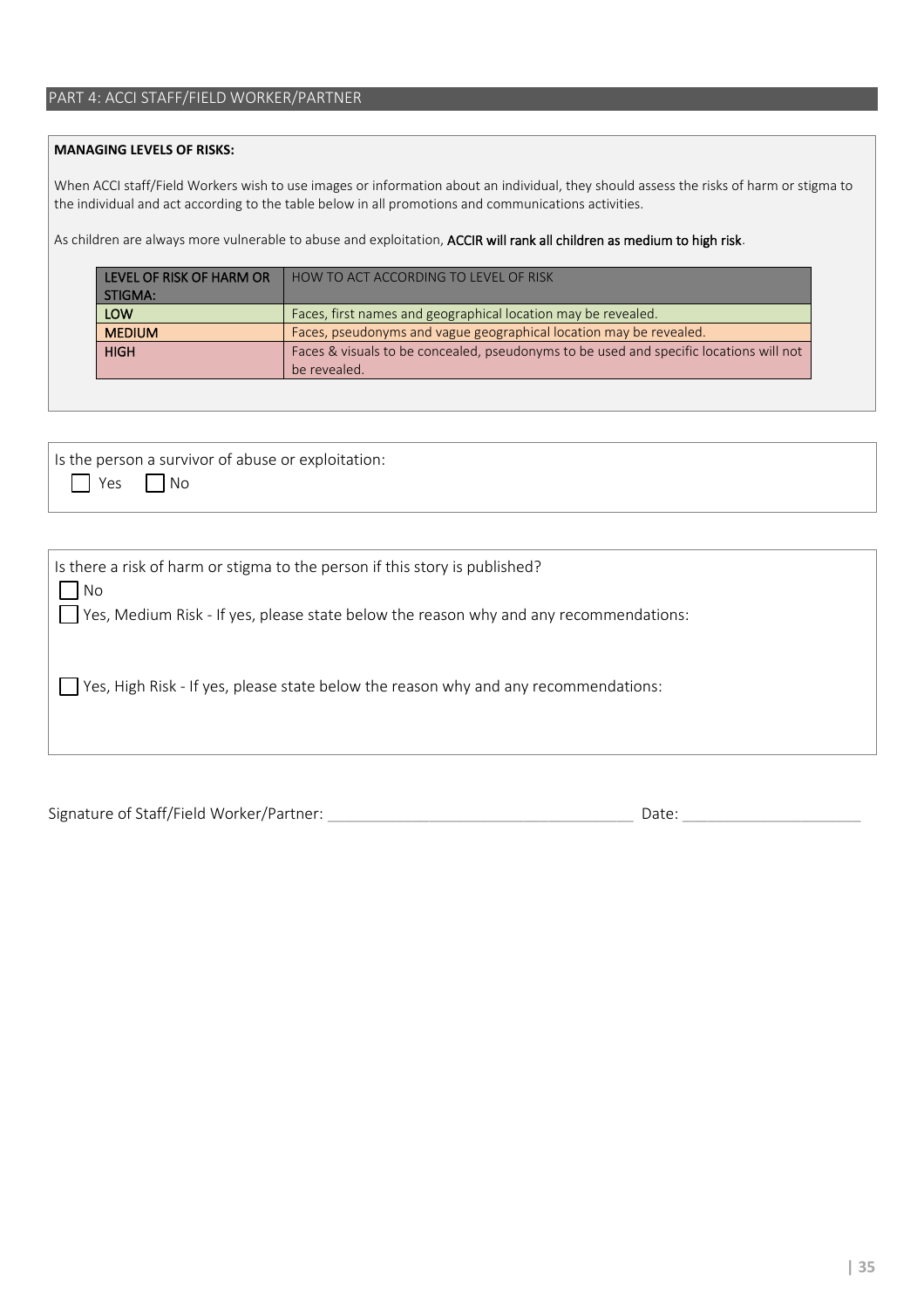#### APPENDIX 6: ACCI CHILD SAFEGUARDING INCIDENT RESPONSE FLOWCHART

You have reasonable grounds for belief or suspicion that a child has been abused, is at risk of significant harm or is being groomed:

<span id="page-35-0"></span>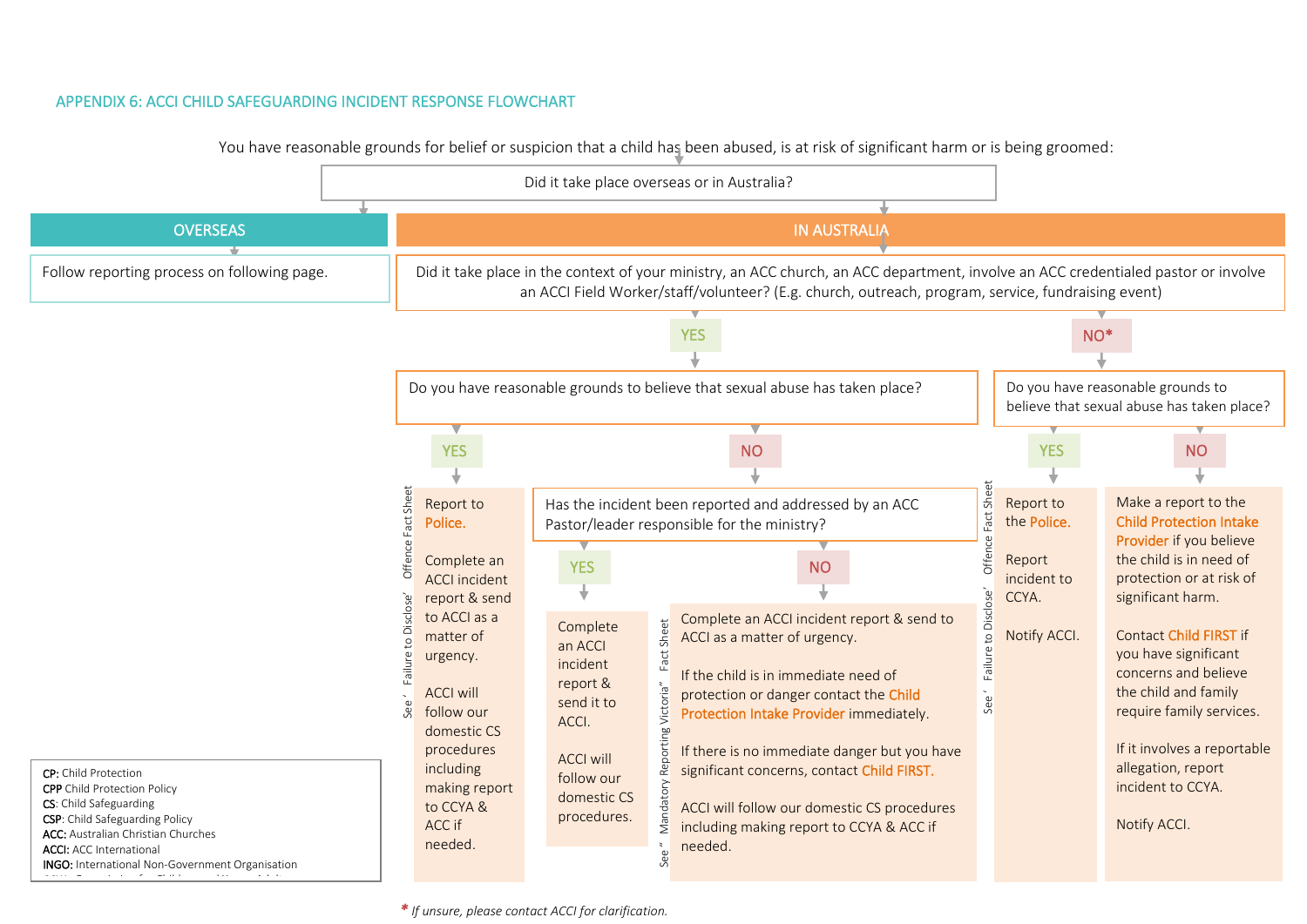Did it take place overseas or in Australia?

<span id="page-36-0"></span>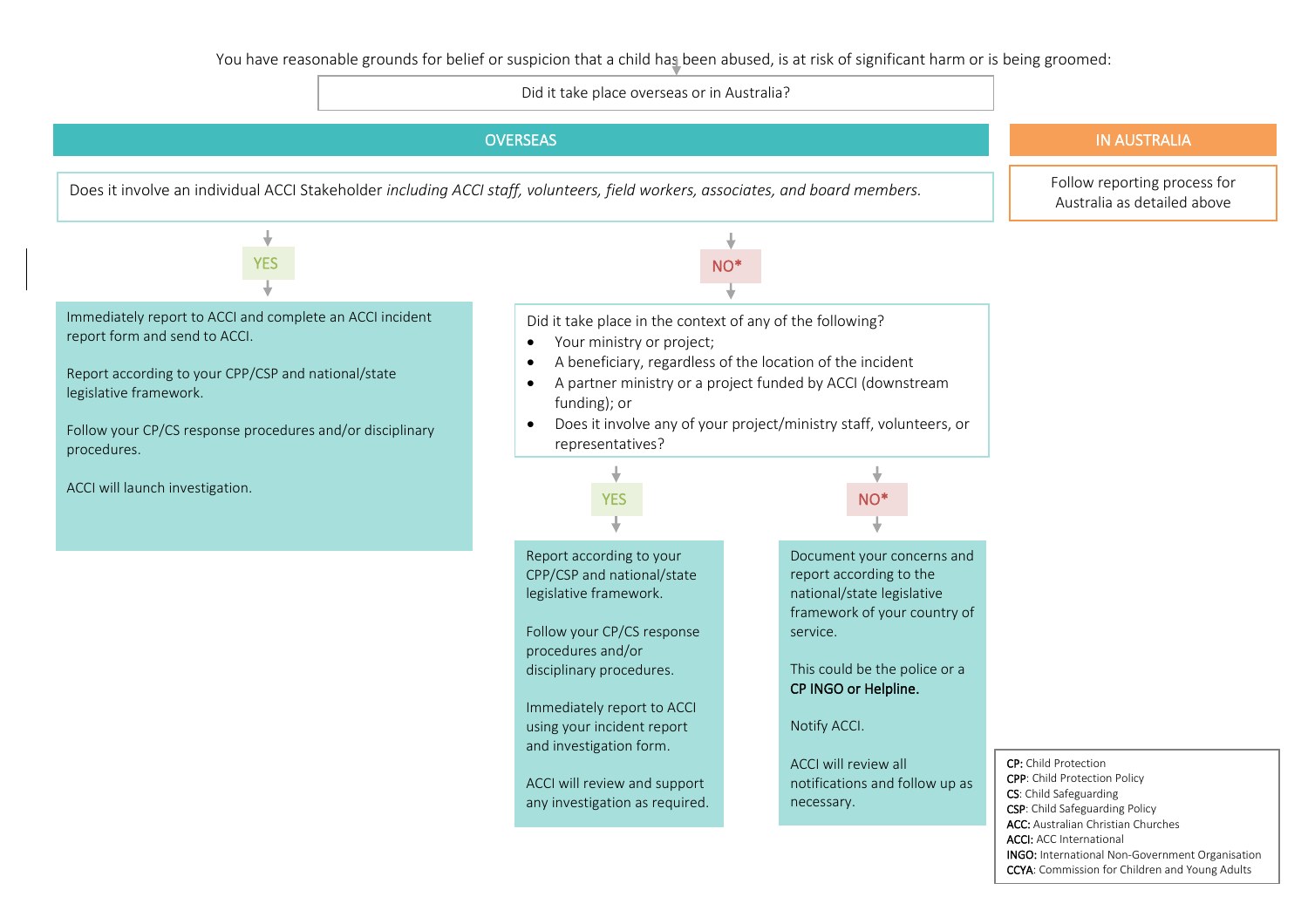## **Protective concerns**

You are concerned about a child because you have:

- received a disclosure from a child about abuse or neglect
- observed indicators of abuse or neglect
- been made aware of possible harm via your involvement in the community external to your professional role.

## At all times remember to:

- record your observations
- follow appropriate protocols
- consult notes and records
- consult with appropriate colleagues if necessary
- consult with other support agencies if necessary

| <b>RESPONDING TO CONCERNS</b>                                                                                                                                                                                                                                                                                                                                                                                                                                                                                                           | ⊞<br>툱 | <b>FORMING A BELIEF ON</b><br><b>REASONABLE GROUNDS</b>                                                                                                                                                                                                                                                                                                                                                                                                                                                                          | H | <b>MAKING A REFERRAL TO</b><br><b>Child FIRST</b>                                                                                                                                                                                             | <b>FEP</b><br>i.n. | <b>MAKE A REPORT TO CHILD</b><br><b>PROTECTION</b>                                                                                                                                                                                                                                                                                                                                                                                                                                                                                   |
|-----------------------------------------------------------------------------------------------------------------------------------------------------------------------------------------------------------------------------------------------------------------------------------------------------------------------------------------------------------------------------------------------------------------------------------------------------------------------------------------------------------------------------------------|--------|----------------------------------------------------------------------------------------------------------------------------------------------------------------------------------------------------------------------------------------------------------------------------------------------------------------------------------------------------------------------------------------------------------------------------------------------------------------------------------------------------------------------------------|---|-----------------------------------------------------------------------------------------------------------------------------------------------------------------------------------------------------------------------------------------------|--------------------|--------------------------------------------------------------------------------------------------------------------------------------------------------------------------------------------------------------------------------------------------------------------------------------------------------------------------------------------------------------------------------------------------------------------------------------------------------------------------------------------------------------------------------------|
| If your concerns relate to a child in<br>need of immediate protection; or<br>you have formed a belief that a child<br>is at significant risk of harm*.<br>Go to Step 4<br>If you have significant concerns<br>that a child and their family need<br>a referral to Child FIRST for family<br>services.<br>Go to Step 3<br>In all other situations<br>Go to Step 2.<br>Refer to Appendix 2: Definitions of<br>child abuse and indicators of harm in<br>the Protocol - Protecting the safety and<br>wellbeing of children and young people |        | 1. Consider the level of immediate<br>danger to the child.<br>Ask yourself:<br>a) Have I formed a belief that the<br>child has suffered or is at risk of<br>suffering significant harm?<br>YES / NO<br>and<br>b) Am I in doubt about the child's<br>safety and the parent's ability to<br>protect the child?<br>YES / NO<br>2. If you answered yes to a) or b)<br>Go to Step 4<br>3. If you have significant concerns<br>that a child and their family need<br>a referral to Child FIRST for family<br>services.<br>Go to Step 3 |   | <b>Child Wellbeing Referral</b><br>1. Contact your local Child FIRST<br>provider.<br>• See over for contact list for<br>local Child FIRST phone<br>numbers.<br>2. Have notes ready with your<br>observations and child and<br>family details. |                    | Mandatory/Protective Report*<br>1. Contact your local Child Protection<br>Intake provider immediately.<br>• See over for contact list for<br>local Child Protection phone<br>numbers.<br>• For After Hours Child<br><b>Protection</b> Emergency<br>Services, call<br>131 278.<br>2. Have notes ready with your<br>observations and child and<br>family details.<br>Non-mandated staff members who<br>believe on reasonable grounds that a<br>child is in need of protection are able to<br>report their concerns to Child Protection |
| For further information refer to Protecting the safety and wellbeing of children and young people - A joint protocol of the Department of Human Services Child Protection,<br>Department of Education and Early Childhood Develop                                                                                                                                                                                                                                                                                                       |        |                                                                                                                                                                                                                                                                                                                                                                                                                                                                                                                                  |   |                                                                                                                                                                                                                                               |                    |                                                                                                                                                                                                                                                                                                                                                                                                                                                                                                                                      |